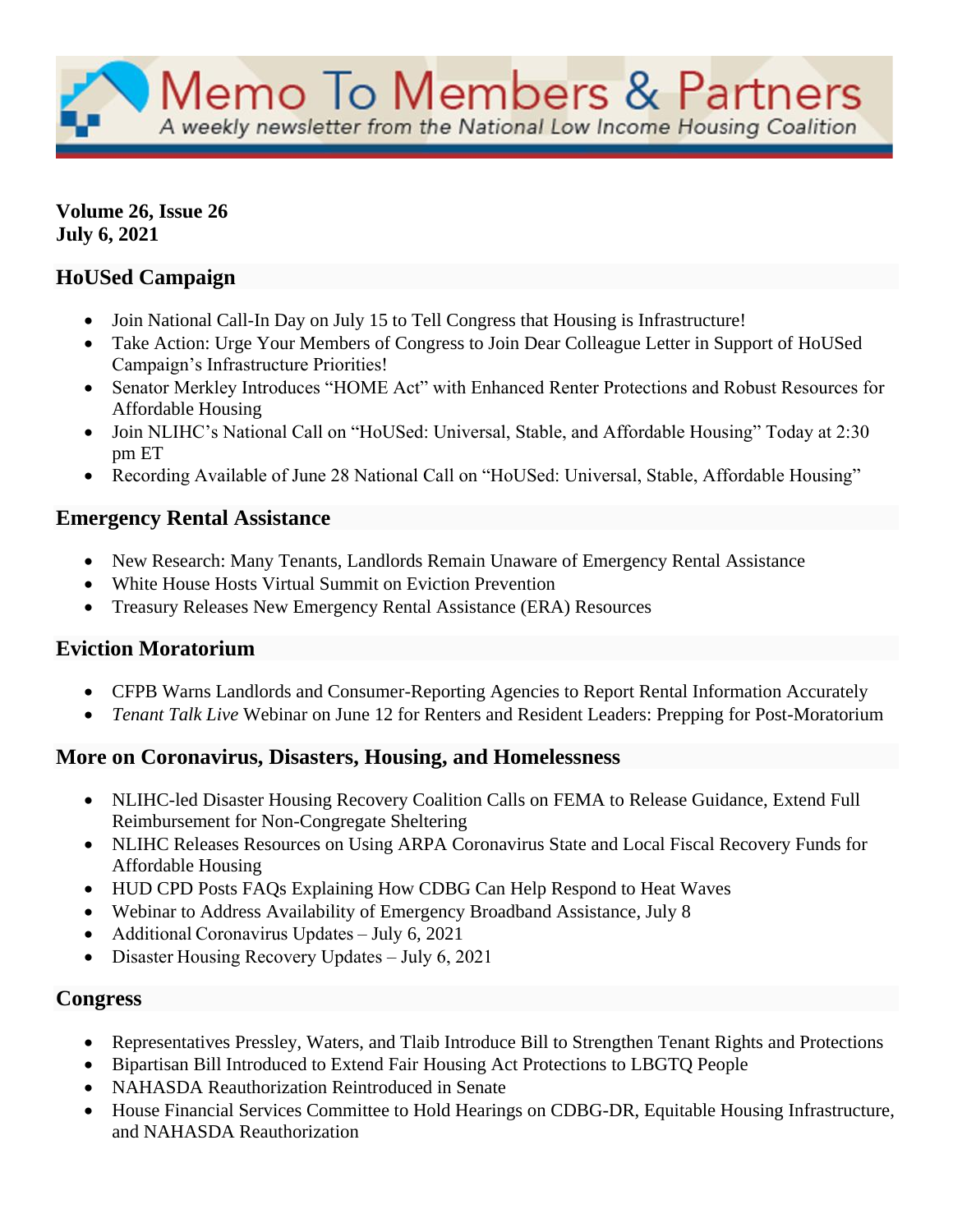## **HUD**

• HUD Posts CDBG CARES Act Quick Guides

# **National Housing Trust Fund**

• NLIHC Submits Comments on National Housing Trust Fund

## **Opportunity Starts at Home**

• New Blog on the Eviction Crisis Act: What It Is and Why It Matters

## **Research**

• New Blog on the Eviction Crisis Act: What It Is and Why It Matters

## **Resources**

• Urban Displacement Project Releases Housing Precarity Risk Model

# **Fact of the Week**

• More than Half of All Federally Assisted Homes in Some Midwestern States Are at High Risk of Negative Impacts from Natural Hazards

# **From the Field**

• Connecticut Governor Ned Lamont Enacts Budget Allocating ARPA Funding for Housing

# **NLIHC in the News**

• NLIHC in the News for the Week of June 27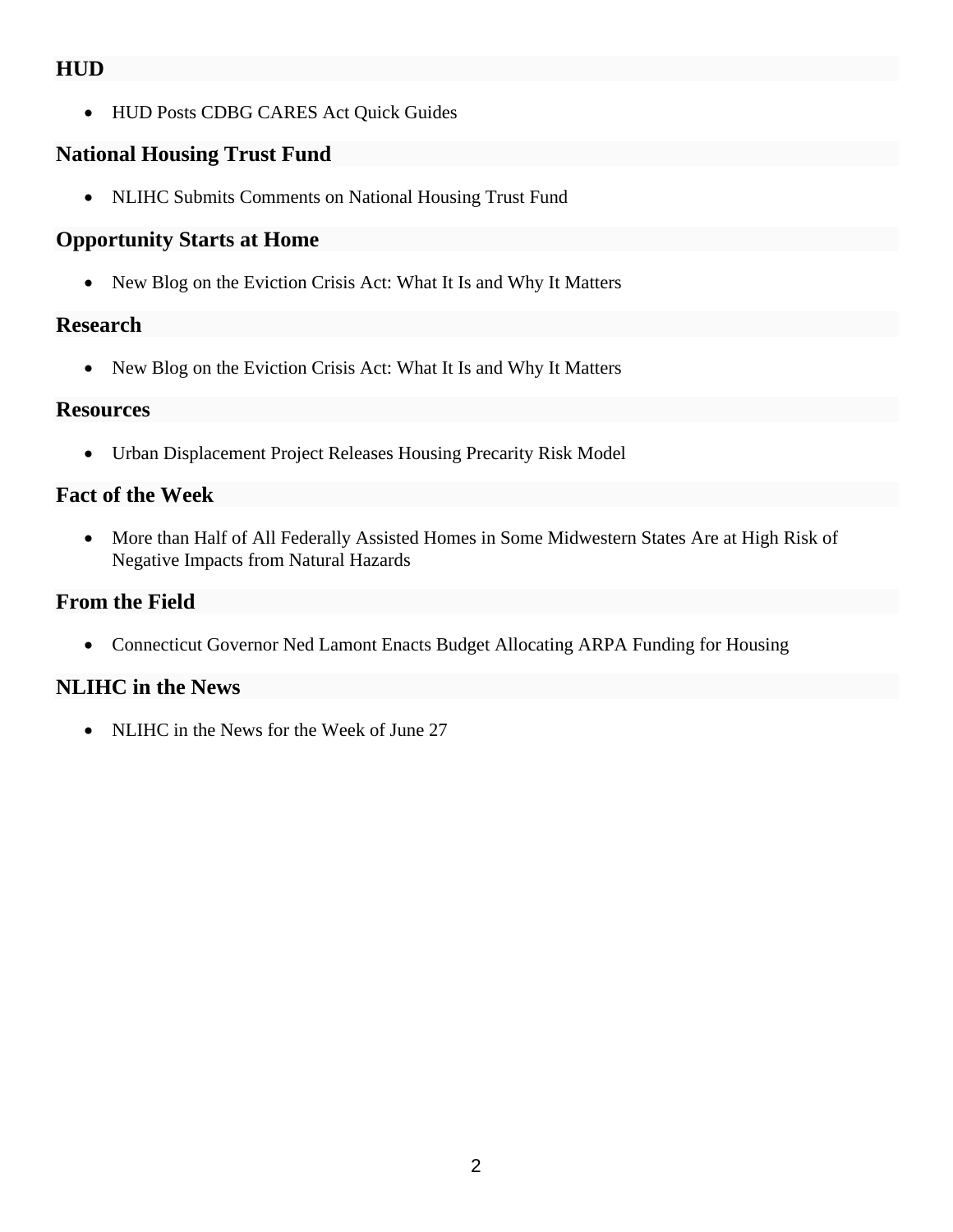# **HoUSed Campaign**

## **Join National Call-In Day on July 15 to Tell Congress that Housing is Infrastructure!**

NLIHC and other national leaders of the Campaign for Housing and Community Development Funding (CHCDF) are leading a national call-in day on July 15 to tell Congress that housing is vital infrastructure and to urge them to include robust housing investments in any infrastructure or recovery package. It is crucial that advocates contact their representatives and senators and urge them to support vital resources, including at least \$40 billion for the national Housing Trust Fund to build and preserve deeply affordable housing, \$70 billion to fully address the public housing capital repair backlog, and an expansion of rental assistance to every eligible household. See the HoUSed campaign's policy priorities for the infrastructure and recovery package [here.](https://nlihc.org/sites/default/files/American_Recovery_Plan.pdf)

#### *Background*

As congressional leaders move forward on both a bipartisan infrastructure package and a broader reconciliation package, the coming weeks are critical for advocates to work together to ensure significant affordable housing resources are included in any recovery bill. Even before the pandemic, America's lowest-income renters were struggling to pay rent each month. The HoUSed campaign is urging congress to include the robust investments necessary to address the nation's affordable housing crisis in any infrastructure or recovery package, including:

- An expansion of rental assistance to every eligible household
- \$70 billion to repair public housing for current and future generations
- At least \$40 billion for the national Housing Trust Fund to build and preserve homes affordable to the lowest-income people

Our best opportunity to advance these bold solutions is in the American Jobs Plan, President Biden's \$2.2 trillion infrastructure and recovery bill to combat the climate crisis, advance racial equity, and "build back better." To achieve these ambitious goals, Congress must address the urgent housing needs facing extremely low-income households, disproportionately Black, Indigenous and people of color (BIPOC), by including in any recovery package the HoUSed campaign's [infrastructure priorities.](https://nlihc.org/sites/default/files/American_Recovery_Plan.pdf)

This infrastructure and recovery legislation is a once-in-a-generation opportunity to invest in proven affordable housing solutions – including rental assistance, public housing, and the national Housing Trust Fund – at the scale necessary.

#### **Take action on July 15 by joining our national call-in day and demand Congress include robust affordable housing investments in any infrastructure or recovery legislation!**

Find out how to contact your member of Congress at:<https://tinyurl.com/yb9goyt6>

## **Take Action: Urge Your Members of Congress to Join Dear Colleague Letter in Support of HoUSed Campaign's Infrastructure Priorities!**

Senator Jeff Merkley (D-OR) and Representative Ritchie Torres (D-NY) are circulating a ["Dear Colleague"](https://nam04.safelinks.protection.outlook.com/?url=https%3A%2F%2Fnlihc.us4.list-manage.com%2Ftrack%2Fclick%3Fu%3De702259618becdc3f0451bd5d%26id%3D414eecbd56%26e%3D29ebde5685&data=04%7C01%7C%7Caad447cf7e5b4950dc9408d9318bdea8%7Cd9ab7747cd104372b0b3229c61592adf%7C0%7C0%7C637595299065221607%7CUnknown%7CTWFpbGZsb3d8eyJWIjoiMC4wLjAwMDAiLCJQIjoiV2luMzIiLCJBTiI6Ik1haWwiLCJXVCI6Mn0%3D%7C1000&sdata=pNXULv3RwvtXBDX2D2ChY41yZ%2FW%2Bte67sS58bBfRcGg%3D&reserved=0)  [letter](https://nam04.safelinks.protection.outlook.com/?url=https%3A%2F%2Fnlihc.us4.list-manage.com%2Ftrack%2Fclick%3Fu%3De702259618becdc3f0451bd5d%26id%3D414eecbd56%26e%3D29ebde5685&data=04%7C01%7C%7Caad447cf7e5b4950dc9408d9318bdea8%7Cd9ab7747cd104372b0b3229c61592adf%7C0%7C0%7C637595299065221607%7CUnknown%7CTWFpbGZsb3d8eyJWIjoiMC4wLjAwMDAiLCJQIjoiV2luMzIiLCJBTiI6Ik1haWwiLCJXVCI6Mn0%3D%7C1000&sdata=pNXULv3RwvtXBDX2D2ChY41yZ%2FW%2Bte67sS58bBfRcGg%3D&reserved=0) urging congressional leaders to include the [HoUSed campaign'](https://nam04.safelinks.protection.outlook.com/?url=https%3A%2F%2Fnlihc.us4.list-manage.com%2Ftrack%2Fclick%3Fu%3De702259618becdc3f0451bd5d%26id%3D4f90ea5efb%26e%3D29ebde5685&data=04%7C01%7C%7Caad447cf7e5b4950dc9408d9318bdea8%7Cd9ab7747cd104372b0b3229c61592adf%7C0%7C0%7C637595299065231602%7CUnknown%7CTWFpbGZsb3d8eyJWIjoiMC4wLjAwMDAiLCJQIjoiV2luMzIiLCJBTiI6Ik1haWwiLCJXVCI6Mn0%3D%7C1000&sdata=hM%2F%2BEDKw6a8ifOM7TeHt3UpF4T%2BZzTmdKJgptuOqtV4%3D&reserved=0)s [top priorities](https://nam04.safelinks.protection.outlook.com/?url=https%3A%2F%2Fnlihc.us4.list-manage.com%2Ftrack%2Fclick%3Fu%3De702259618becdc3f0451bd5d%26id%3D15f6317409%26e%3D29ebde5685&data=04%7C01%7C%7Caad447cf7e5b4950dc9408d9318bdea8%7Cd9ab7747cd104372b0b3229c61592adf%7C0%7C0%7C637595299065231602%7CUnknown%7CTWFpbGZsb3d8eyJWIjoiMC4wLjAwMDAiLCJQIjoiV2luMzIiLCJBTiI6Ik1haWwiLCJXVCI6Mn0%3D%7C1000&sdata=f5GXgBsYHPQ2AMORE2HOfimisqBWzDS1mgs072TK6%2FI%3D&reserved=0) in any infrastructure package. [Take action](https://nlihc.secure.force.com/actions/TakeActionNew?actionId=AR00941) to urge your members of Congress to sign on by July 13!

#### **The letter calls for:**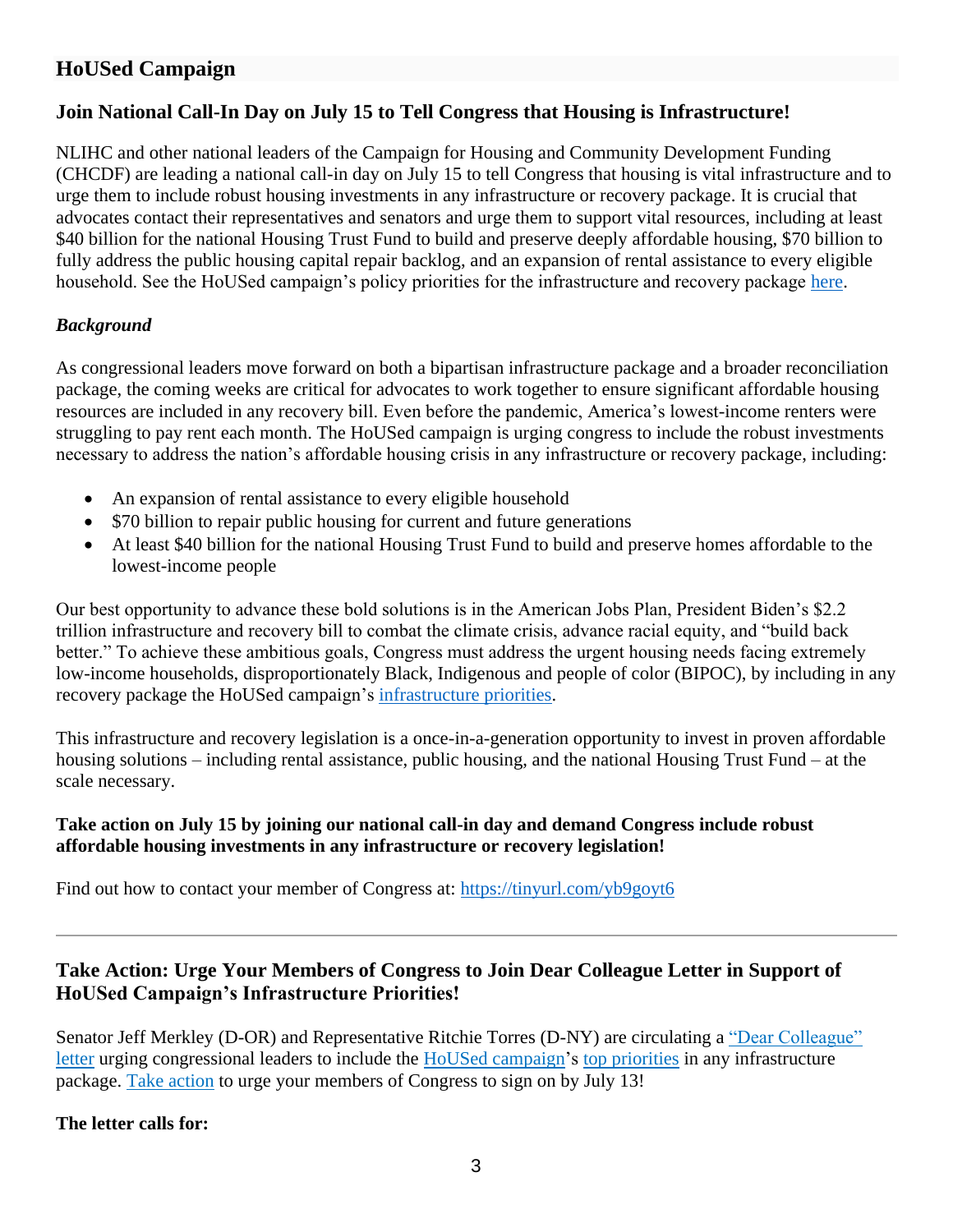- A major expansion of Housing Choice Vouchers to pave the way toward universal rental assistance for all eligible households
- \$70 billion to repair and preserve public housing for current and future generations
- \$45 billion for the national Housing Trust Fund to build and preserve new homes affordable to America's lowest-income and most marginalized households

#### **Your advocacy is needed!**

Your members of Congress need to hear from you! Please email or call your senators and representative today and ask them to sign onto the Dear Colleague letter to show their support for including the HoUSed campaign's top priorities.

- To email your members of Congress, click [here.](https://nlihc.secure.force.com/actions/TakeActionNew?actionId=AR00941)
- To call your members of Congress, you can find a call script [here](https://nlihc.org/sites/default/files/Dear_Colleague_Letter_Call_Script.pdf) and the phone number to your members of Congress [here.](https://www.govtrack.us/)

### **Thank you for your advocacy in support of the #HoUSed Campaign!**

## **Senator Merkley Introduces "HOME Act" with Enhanced Renter Protections and Robust Resources for Affordable Housing**

Senator Jeff Merkley (D-OR) introduced on June 29 the ["Affordable Housing Opportunities Made Equitable](https://tinyurl.com/b9v6pyzt)  [\(HOME\) Act,](https://tinyurl.com/b9v6pyzt)" a comprehensive bill that, if enacted, would provide robust resources for the construction of affordable housing and increase access to housing for millions of low-income people. The legislation would provide significant resources and protections for renters called for in the HoUSed campaign.

The bill proposes \$45 billion for the national Housing Trust Fund for the construction and preservation of housing affordable to the lowest-income households, and \$100 million per year over ten years for rural housing development. The bill would also scale up tenant-based rental assistance, allowing for one million new vouchers for low-income households by 2031. If enacted, the bill would also repeal the Faircloth Amendment, allowing for the construction of additional units of public housing and providing \$1 billion every year for ten years to the McKinney-Vento Homeless Assistance Program to increase access to permanent supportive housing for those experiencing homelessness.

The "HOME Act" would enact meaningful renter protections, including just-cause eviction and source-ofincome discrimination protections, which would help ensure families are able to remain stably housed and voucher recipients looking to rent in the private market could not be denied tenancy because of their voucher. The bill also proposes prohibiting denying a voucher-holding applicant access to housing based solely on a nonviolent criminal conviction. In an effort to address the impact of historical and ongoing discrimination in housing, the bill would establish an Office of Restorative Housing Justice at HUD and a Restorative Housing Justice Fund to provide housing assistance for individuals and their parents, grandparents, or primary caretakers who have experienced displacement or discrimination in housing.

Additionally, the bill would establish a fund for state, local, and tribal governments that have established a right to counsel in housing courts. Eligible entities would be able to access this fund to be reimbursed for the cost of implementing right-to-counsel measures. To increase landlord engagement in the voucher program, the bill would create a Landlord Guarantee Program to provide financial assistance to landlords renting to voucherholding tenants to mitigate any potential damage to the unit caused by a resident. The bill also proposes increasing rates of homeownership through the creation of a homeowner assistance fund, promoting energy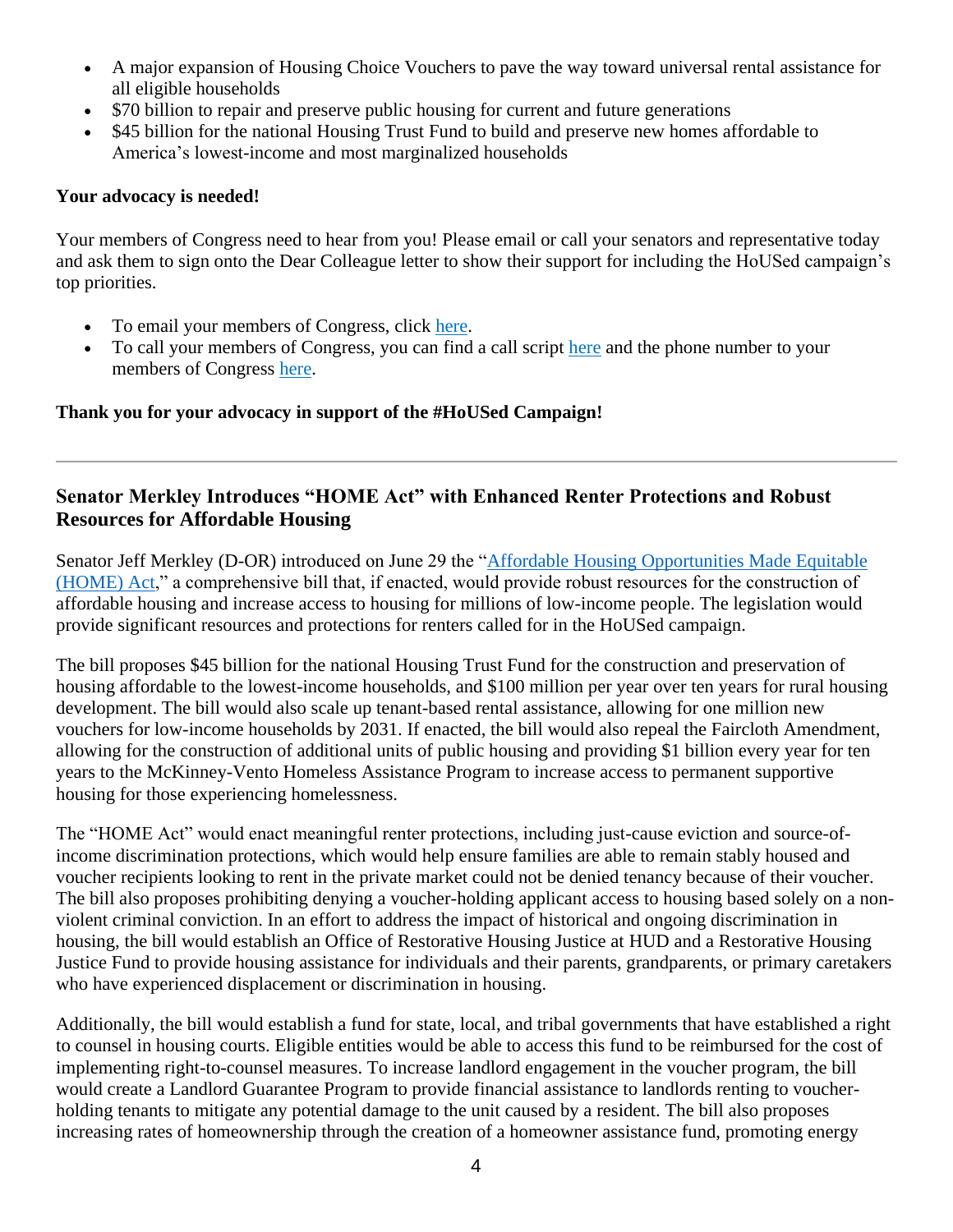efficiency by establishing a Community Energy Savings Program, and would create a Manufactured Housing Preservation grant.

"More than ever, bold policies are needed to ensure that the lowest income and most marginalized people have a stable, affordable, accessible home," said NLIHC's President and CEO Diane Yentel in a [press release](https://www.merkley.senate.gov/news/press-releases/merkley-continues-housing-advocacy-by-introducing-affordable-home-act-laying-out-comprehensive-strategy-to-increase-housing-access-affordability-2021) for the bill. "I applaud Senator Merkley for his continued leadership and dedication in advocating for solutions to America's housing crisis, such as those included in the Making Affordable Housing Opportunities More Equitable Act. If enacted, the targeted resources in this bill could end homelessness and housing poverty in the United States, once and for all."

Read the press release at:<https://tinyurl.com/chkx268>

View the text of the bill at:<https://tinyurl.com/b9v6pyzt>

## **Join NLIHC's National Call on "HoUSed: Universal, Stable, and Affordable Housing" Today at 2:30 pm ET**

Join today's (July 6) national HoUSed campaign call from 2:30-4 pm ET. We will be joined by Jacob Leibenluft, counselor to the secretary of the Treasury, to discuss how communities can use assistance from the state and local Fiscal Recovery Fund authorized in the American Rescue Plan Act to address the housing needs of the lowest-income renters and people experiencing homelessness. We will also share updates on the Biden administration's new "whole-of-government" approach to stop evictions; discuss how communities are taking action to keep renters stably housed; receive updates from the field and Capitol Hill; and more.

Register for the call at:<https://bit.ly/3ub2sWM>

## **Recording Available of June 28 National Call on "HoUSed: Universal, Stable, Affordable Housing"**

During the most recent (June 28) national call on "HoUSed: Universal, Stable, Affordable Housing," we heard from Gene Sperling, senior advisor to President Biden, and Noel Poyo, deputy assistant secretary at the U.S. Department of the Treasury, on the administration's recently announced whole-of-government effort to prevent evictions. We also discussed NLIHC's End Rental Arrears to Stop Evictions (ERASE) project; a new report on the results of a national survey of emergency rental assistance programs; a new resource from the Framework for an Equitable COVID-19 Homelessness Response on using American Rescue Plan Act funds to address homelessness; and updates from Capitol Hill.

Gene Sperling and Noel Poyo provided updates on the extension of the CDC eviction moratorium. Mr. Sperling spoke about the [Biden administration's initiatives](https://www.whitehouse.gov/briefing-room/statements-releases/2021/06/24/fact-sheet-biden-harris-administration-announces-initiatives-to-promote-housing-stability-by-supporting-vulnerable-tenants-and-preventing-foreclosures/) to promote housing stability and prevent evictions. Noel Poyo discussed Treasury's emergency rental assistance (ERA) [fact sheet](https://home.treasury.gov/system/files/136/Treasury_Fact_Sheet_6-24-21.pdf?utm_source=NLIHC+All+Subscribers&utm_campaign=fee55d89e7-DHRC-Update-6-30-2021&utm_medium=email&utm_term=0_e090383b5e-fee55d89e7-291742445&ct=t(DHRC-Update-6-30-2021)) and [Treasury's promising practices](https://home.treasury.gov/policy-issues/coronavirus/assistance-for-state-local-and-tribal-governments/emergency-rental-assistance-program/promising-practices?utm_source=NLIHC+All+Subscribers&utm_campaign=fee55d89e7-DHRC-Update-6-30-2021&utm_medium=email&utm_term=0_e090383b5e-fee55d89e7-291742445&ct=t(DHRC-Update-6-30-2021)) for ERA programs.

Ann Oliva, senior fellow at the Center on Budget and Policy Priorities, talked about the collaborative ["Framework for an Equitable COVID-19 Response,](https://housingequityframework.org/)" and shared a new Framework [resource](https://endhomelessness.org/wp-content/uploads/2021/06/06-24-2021_Advancing-Equity-and-Impact-.pdf?utm_source=NLIHC+All+Subscribers&utm_campaign=fee55d89e7-DHRC-Update-6-30-2021&utm_medium=email&utm_term=0_e090383b5e-fee55d89e7-291742445&ct=t(DHRC-Update-6-30-2021)) detailing how states and localities can use funding from the American Rescue Plan Act to prevent and end homelessness. NLIHC's Andrew Aurand and Isabel Harner from the Housing Initiative at Penn shared [findings](https://nlihc.org/sites/default/files/HIP_NLIHC_Furman_2021_6-22_FINAL_v2.pdf) from a national survey of ERA programs. The survey highlights key features of programs that have been successful in efficiently and equitably distributing rental assistance, as well as common challenges ERA programs face.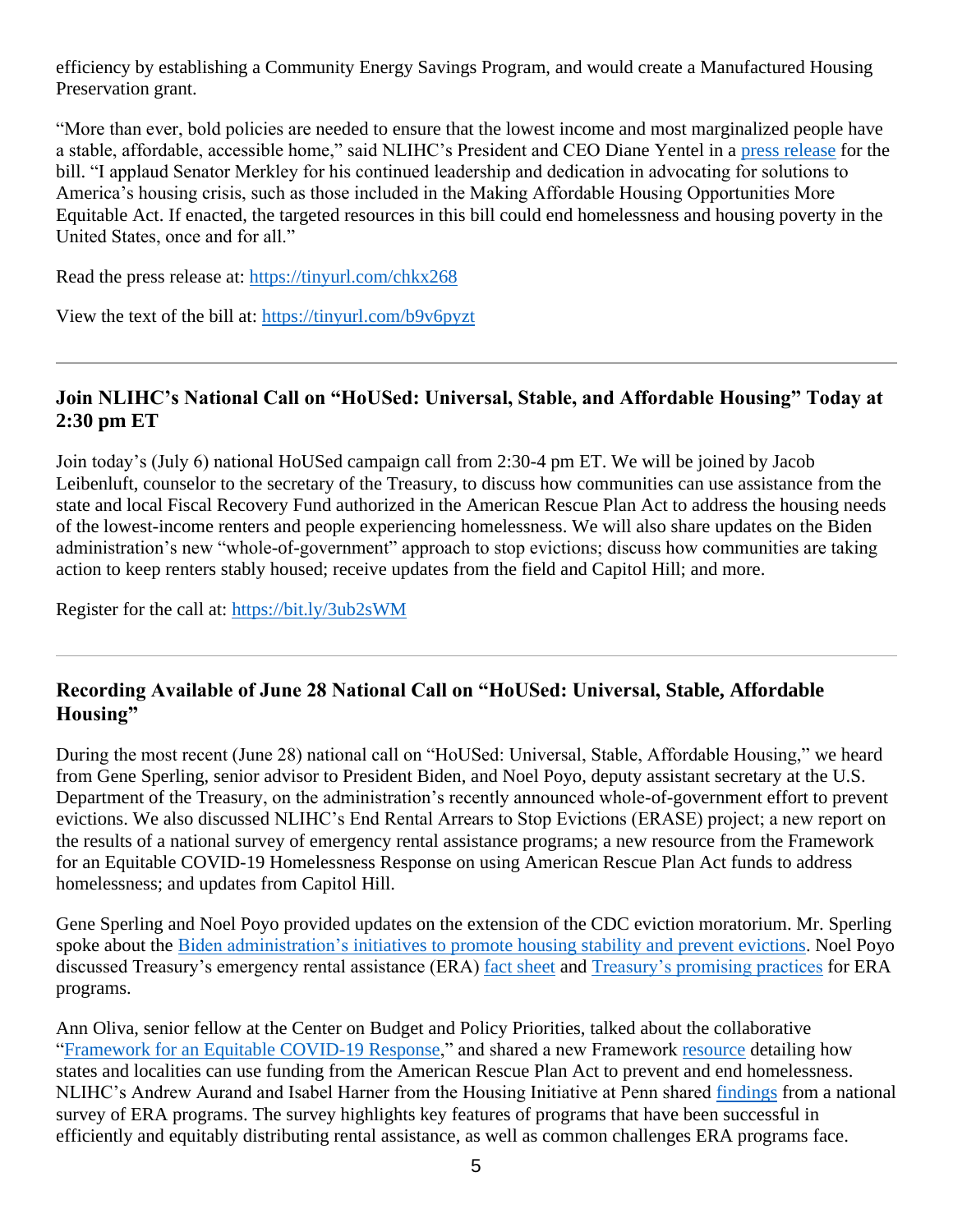NLIHC's Sarah Gallagher introduced the coalition's recently launched End Rental Arrears to Stop Eviction (ERASE) project, and NLIHC's Sarah Saadian shared the latest updates from Capitol Hill.

NLIHC hosts national call every week. On today's call we will be joined by Counselor to the Treasury Secretary Jacob Leibenluft, who will share his insights on using the state and local Fiscal Relief Fund dollars authorized in the *American Rescue Plan Act* for affordable housing. Register for today's call (Tuesday, July 6, at 2:30 pm ET) at:<https://tinyurl.com/ru73qan>

Watch a recording of the June 28 call at:<https://tinyurl.com/jh2cd3st>

Access presentation slides at:<https://tinyurl.com/v5krxses>

### **Emergency Rental Assistance**

### **New Research: Many Tenants, Landlords Remain Unaware of Emergency Rental Assistance**

As the CDC eviction moratorium is set to expire on July 31, emergency rental assistance must reach households behind on rent to ensure they remain stably housed. New research from the Urban Institute and Avail finds that 57% of tenants and 40% of small landlords do not know about the availability of emergency rental assistance (ERA). [An article on](https://www.urban.org/urban-wire/just-month-left-eviction-moratorium-many-mom-and-pop-landlords-and-tenants-are-still-unaware-federal-rental-assistance) *Urban Wire* reports these data and details reasons renters and landlords who are aware of assistance do not apply. Prevalent reasons included individuals were unsure they would receive the ERA payment, complicated eligibility criteria, and difficulty finding assistance.

Urban Institute and Avail surveyed 1,000 landlords and 1,300 tenants in May to assess their awareness of and experience with ERA programs. Though awareness of ERA was up from a previous survey in February, the majority of tenants (57%) and a substantial portion of landlords (40%) still did not know that rental assistance was available. Tenants who missed rental payments and landlords who lost rental income were no more likely to know about the assistance than tenants and landlords who were current up to date on rental payments/income.

The survey found that even among tenants and landlords who were aware of rental assistance, many decided not to apply. Fifty-five percent of tenants who knew about ERA and missed a rental payment since March 2020 applied for assistance, while only 14% of landlords who knew about ERA and lost rental income applied. The report attributes the particularly low percentage of landlords applying to landlord confusion around different program structures – some of which allow the landlord to initiate the application and others that do not have an option for landlords to apply. The survey did not, however, track different perceptions of landlords based on whether their program allowed them to initiate the application. Of landlords who were aware of rental assistance, 21% reported they were ineligible and 56% reported they were unsure about their eligibility.

Uncertainty about receiving an ERA payment was the most common reason tenants reported not applying, with 46% of tenants reporting this as a barrier. Over one-third of tenants and 30% of landlords reported that complex eligibility criteria deterred them from applying. Communication between landlords and tenants about the assistance was also cited as a common barrier, with 30% of landlords and 24% of tenants citing this as a reason for not applying.

These findings point to the importance of robust outreach and intake efforts to ensure that all parties are aware of assistance. This research also underlines the importance of having clear eligibility criteria, accessible applications, and the option for direct-to-tenant payments. When asked how ERA programs could increase tenant applications, 46% of tenants selected having clearer eligibility criteria, 40% of tenants selected having direct-to-tenant assistance, and 38% selected having simpler applications. NLIHC research on best practices to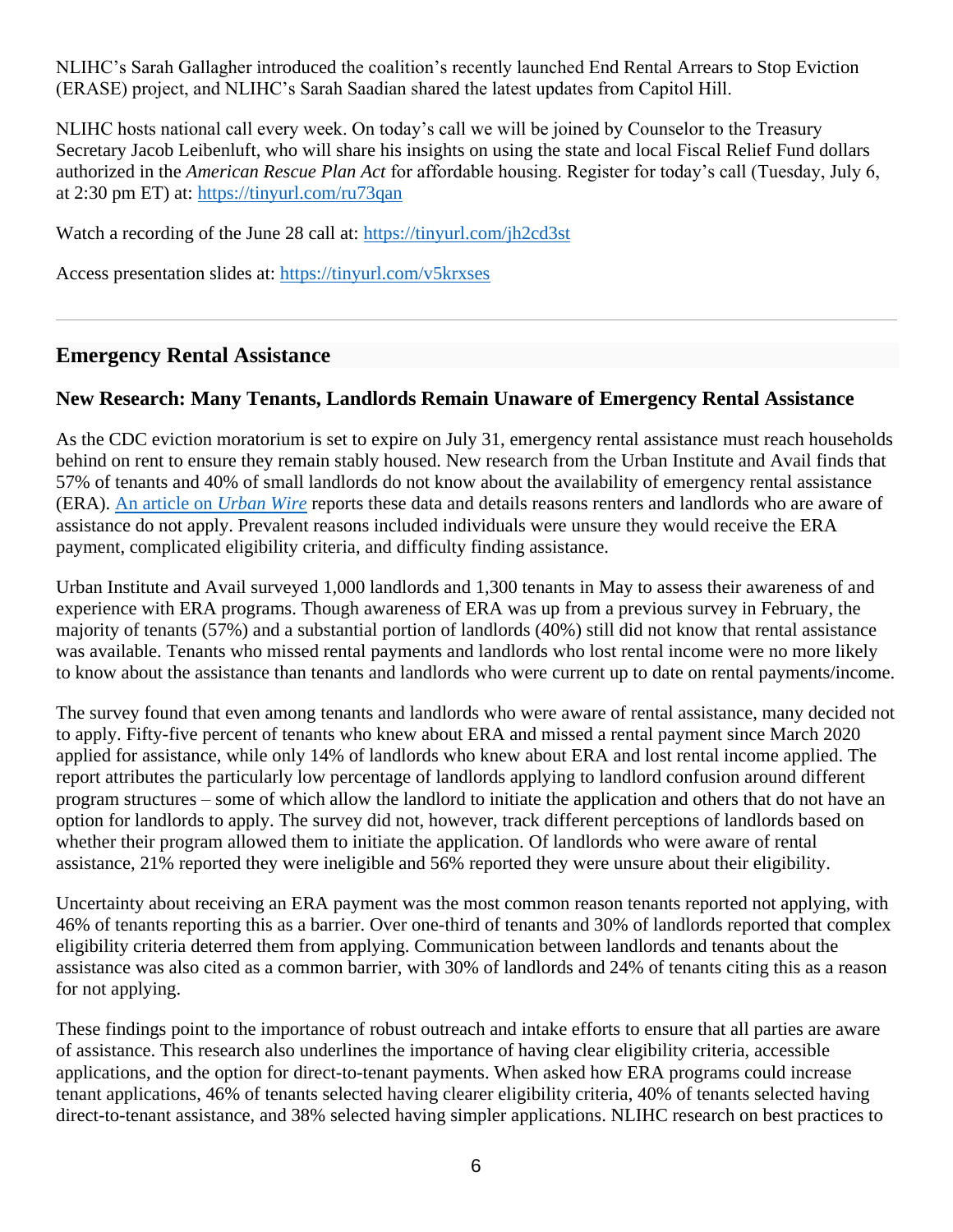integrate these program features and examples from programs across the country can be found on the [ERA](https://nlihc.org/resource-hub)  [Resource Hub.](https://nlihc.org/resource-hub)

Findings from the Urban Institute and Avail survey can be found at:<https://urbn.is/3qGojVu>

## **White House Hosts Virtual Summit on Eviction Prevention**

The White House hosted a virtual Eviction Prevention Summit on June 30 to help municipalities identify and adopt evidence-based strategies to stabilize families and prevent evictions. The summit featured an hour-long opening public plenary panel with key administration officials followed by private breakout sessions with teams from nearly 50 cities that face the greatest eviction risks. NLIHC President and CEO Diane Yentel provided opening remarks for the invite-only portion, highlighting the urgent need for communities to design and administer accessible emergency rental assistance (ERA) programs that reach people with the lowest incomes who are at greatest risk of eviction.

Susan Rice, director of the White House Domestic Policy Council, opened the Summit by emphasizing the administration's commitment to assisting renters and discussing the [whole-of-government approach](https://www.whitehouse.gov/briefing-room/statements-releases/2021/06/24/fact-sheet-biden-harris-administration-announces-initiatives-to-promote-housing-stability-by-supporting-vulnerable-tenants-and-preventing-foreclosures/) to do so announced on June 24. Deputy Secretary of the U.S. Department of the Treasury Wally Adeyemo highlighted the importance of ERA in preventing evictions, and White House American Rescue Plan Coordinator Gene Sperling outlined why eviction diversion programs are an effective immediate intervention to prevent a historic wave of evictions when the federal moratorium expires at the end of July. Matthew Desmond, author of *Evicted* and principal investigator at the Eviction Lab, provided an overview of the latest research, including data on risk of eviction following the expiration of the moratorium and how eviction diversion programs could reduce these risks.

Patricia Lee Refo, president of the American Bar Association, moderated a panel on coordinating eviction diversion and ERA programs to keep renters housed. Panelists included Rasheedah Phillips, managing attorney of housing policy at Community Legal Services of Philadelphia; the Honorable Bridget Mary McCormack, chief justice of the Michigan Supreme Court; Rene Solis, chief program officer at BakerRipley; and Gilbert Winn, CEO of WinnCompanies. Panelists discussed best practices for combining rental assistance and evictiondiversion programs, highlighting concrete actions communities can take to prevent evictions.

Following the panel, Associate Attorney General Vanita Gupta discussed recommendations and best practices from a recent [letter](https://www.justice.gov/asg/page/file/1405886/download) she sent to chief justices of state supreme courts and state court administrators. Attorney General Gupta highlighted the fact that eviction is an issue of racial, gender, and disability equity, poverty and economic security, and public health. U.S. Department of Housing and Urban Development (HUD) Secretary Marcia Fudge concluded the opening session of the summit by highlighting HUD's efforts to prevent evictions and underscoring the urgent need to keep people housed.

Federal officials and invited speakers agreed that confronting the eviction crisis will require intensive collaboration among public officials, court officials, legal services, local bar associations, community-based organizations, ERA program administrators, landlords, tenants, and other stakeholders. Multiple speakers stated that the influx of federal resources provides an opportunity to reinvent how the nation addresses evictions, noting that we have never had a national infrastructure to prevent evictions and their long-term, negative impacts on individuals and families.

NLIHC's Diane Yentel provided opening remarks for the summit's second session, describing ERA best practices based on NLIHC's tracking of [over 1,000 state and local programs,](https://nlihc.org/rental-assistance) including about [450 funded](https://nlihc.org/era-dashboard)  [through Treasury's ERA program,](https://nlihc.org/era-dashboard) and NLIHC's [joint research](https://nlihc.org/resource-hub) with NYU Furman Center and the Housing Initiative at Penn. She urged states and localities to look beyond ERA program design to protect renters by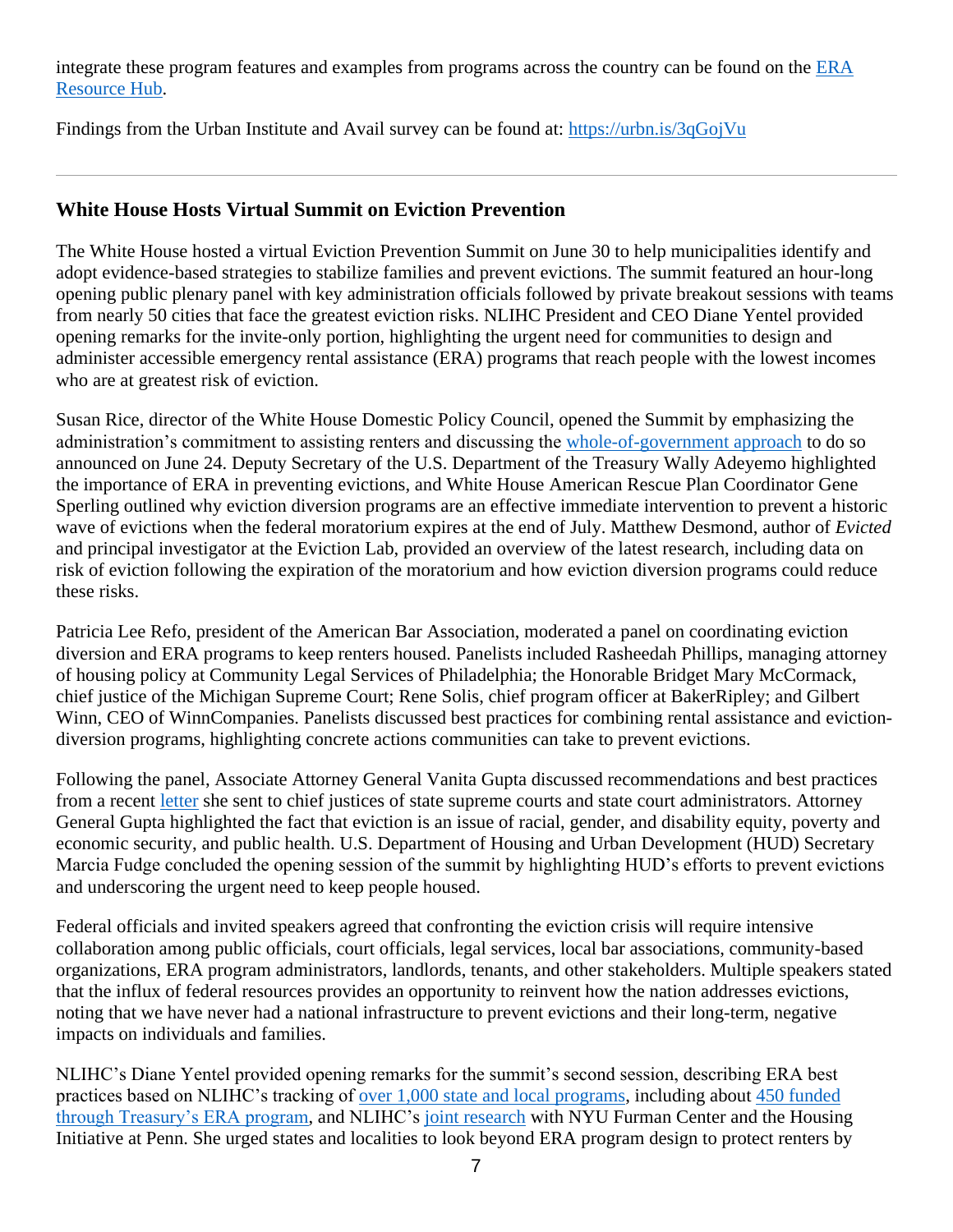implementing or extending local eviction moratoriums, establishing right-to-counsel programs, and using ERA to fund legal aid attorneys. Finally, Diane emphasized the need for [long-term solutions,](https://nlihc.org/housed) including universal housing vouchers, robust renter protections, and a National Housing Stabilization Fund.

Speakers at the second session included Erika Poethig, special assistant to the president for housing and urban policy at the White House Domestic Policy Council; Clarence Wardell, chief data and equitable delivery officer for the White House American Rescue Plan implementation; Emily Benfer, visiting professor of law at Wake Forest University School of Law; and Danielle Hirsch, principal court management consultant at the National Center for State Courts.

Following the speakers' remarks, attendees participated in breakout discussions with others from their city to develop eviction-prevention action plans before reporting on these plans to the larger group. NLIHC Vice President of Public Policy Sarah Saadian facilitated one of the breakout sessions.

Access a readout of the White House Eviction Prevention Summit at:<https://bit.ly/3haS2De>

# **Treasury Releases New Emergency Rental Assistance (ERA) Resources**

The U.S. Department of the Treasury released new resources on the [Emergency Rental Assistance \(ERA\)](https://home.treasury.gov/policy-issues/coronavirus/assistance-for-state-local-and-tribal-governments/emergency-rental-assistance-program)  [program](https://home.treasury.gov/policy-issues/coronavirus/assistance-for-state-local-and-tribal-governments/emergency-rental-assistance-program) to support rapid and effective distribution of ERA and prevent evictions. Treasury revised its frequently asked questions (FAQs) on June 24 (see *Memo*, [6/28\)](https://nlihc.org/resource/treasury-releases-revised-era-guidance-accelerate-and-broaden-distribution-funds). The ERA webpage now includes an option to browse FAQs by category and view changes made to the guidance since the start of the program through an FAQ Change Log.

Resources include:

- [Treasury's ERA Program: Frequently Asked Questions \(Revised June 24\)](https://home.treasury.gov/system/files/136/ERA_FAQs_6-24-21.pdf)
- [FAQs by Category](https://home.treasury.gov/policy-issues/coronavirus/assistance-for-state-local-and-tribal-governments/emergency-rental-assistance-program/faqs/faqs-by-category)
- FAO Change Log

To help organizations spread the word about ERA programs, Treasury and the Consumer Financial Protection Bureau (CFPB) created resources to help renters and landlords find housing assistance:

- For renters: ["Worried about missing rent payments or evictions? Help is available"](https://home.treasury.gov/system/files/136/renters_rental_assistance_help.pdf) [\[Español\]](https://home.treasury.gov/system/files/136/renters_rental_assistance_help_esp_web.pdf)
- For landlords: ["Squeezed between missing rental incomes and bills you owe? Help is available"](https://home.treasury.gov/system/files/136/landlords_rental_assistance_help_r3.pdf) [\[Español\]](https://home.treasury.gov/system/files/136/landlords_rental_assistance_help_esp_web.pdf)

Treasury highlights promising practices from the field to ensure that ERA reaches the renters who need it most. In conjunction with the U.S. Digital Service, Treasury prepared a "best practices" guide to help grantees develop easily navigable websites that inform renters, landlords, and utility providers about the ERA program:

- [Promising Practices for ERA Programs](https://home.treasury.gov/policy-issues/coronavirus/assistance-for-state-local-and-tribal-governments/emergency-rental-assistance-program/promising-practices)
- [Best Practices for Grantees' ERA Program Websites](https://home.treasury.gov/policy-issues/coronavirus/assistance-for-state-local-and-tribal-governments/emergency-rental-assistance-program/promising-practice-guides/program-web-sites)

View all Treasury ERA resources at:<https://bit.ly/3y8T6Nw>

Renters and landlords can learn more about the federal ERA program on the interagency housing portal hosted by the CFPB at:<https://bit.ly/2SCXntj>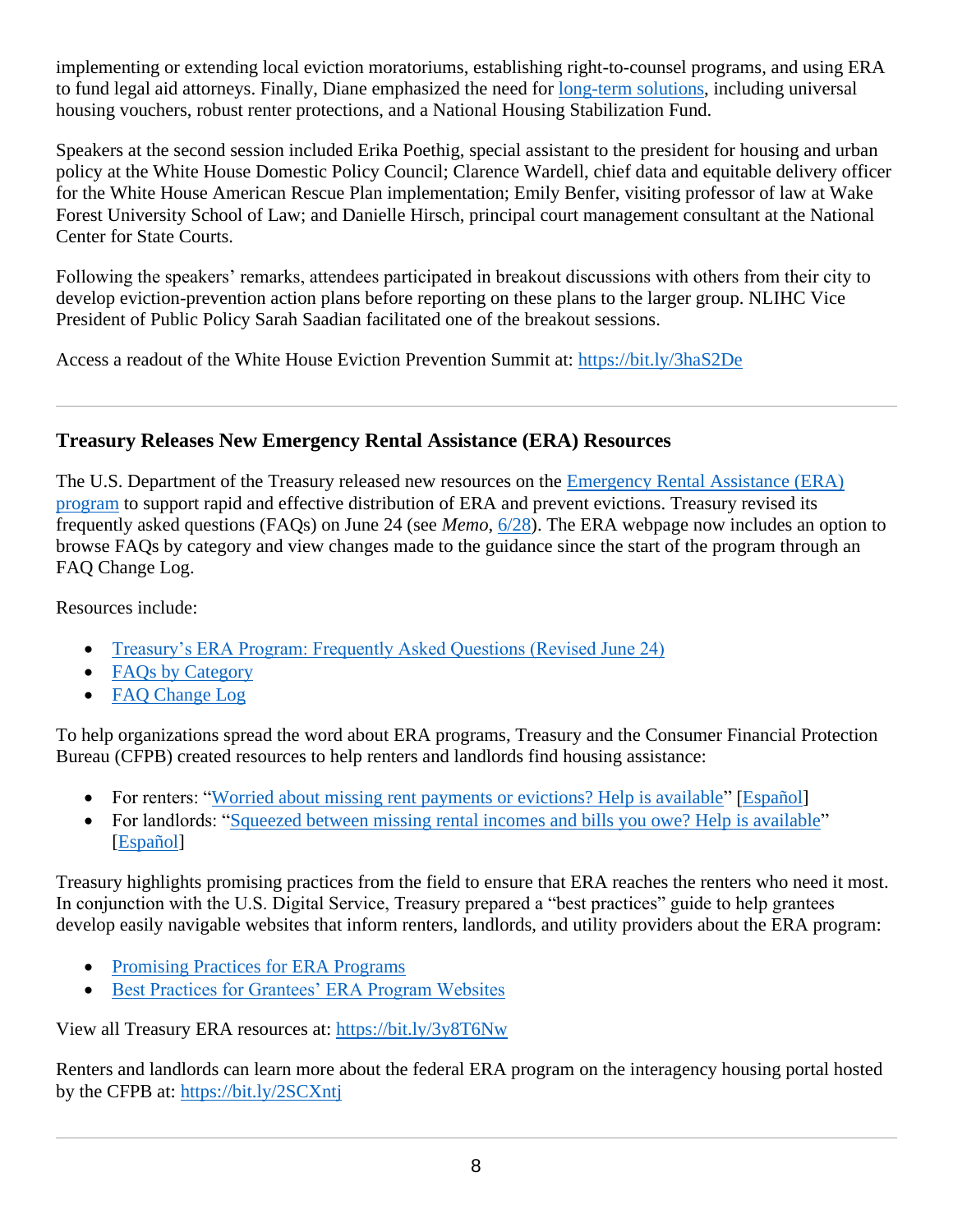# **Eviction Moratorium**

## **CFPB Warns Landlords and Consumer-Reporting Agencies to Report Rental Information Accurately**

In preparation for the end of the Center for Disease Control and Prevention (CDC) eviction moratorium on July 31, the Consumer Financial Protection Bureau (CFPB) on July 1 issued a [warning](https://tinyurl.com/u7v4r9tm) to landlords and consumer reporting agencies reminding them of their obligation to report rental information accurately. Inaccurate rental and eviction information on a tenant screening report or a credit report can unfairly block a family from safe and affordable housing.

"Errors in your tenant screening report shouldn't hold you back from having a place to call home," said CFPB Acting Director Dave Uejio. "For families already struggling to make ends meet, an inaccurate report can be the difference between homelessness or settling into a safe and affordable home. Landlords and consumer reporting agencies have clear obligations under federal law, regarding the accuracy of information reported about tenants, and to conduct timely investigations when consumers dispute information."

CFPB intends to examine carefully whether landlords, property management companies, and debt collectors are furnishing accurate information to consumer reporting agencies and complying with their dispute-handling obligations under the Fair Credit Reporting Act (FCRA).

Read the CFPB compliance bulletin at:<https://tinyurl.com/u7v4r9tm>

# *Tenant Talk Live* **Webinar on June 12 for Renters and Resident Leaders: Prepping for Post-Moratorium**

Join NLIHC's next *Tenant Talk Live* – a webinar with and for residents and resident leaders – **next Monday, July 12 at 6 pm ET** (5 pm CT, 4 pm MT, and 3 pm PT) to discuss organizing strategies, hear from advocates, and share resources to prepare renters for the end of the federal eviction moratorium.

Throughout the COVID-19 pandemic, NLIHC and partners have fought for a robust eviction moratorium paired with substantial emergency rental assistance to ensure that millions of renters remain stably housed. Because of this continued advocacy, the Biden administration extended the eviction moratorium issued by the Centers for Disease Control and Prevention (CDC) through July 31, 2021. However, the administration has said this will be the last time the moratorium will be extended.

By extending the moratorium, the administration will keep many families safely housed to contain the spread of COVID-19. During the next month, qualified renters facing evictions are encouraged to provide a signed declaration to their landlords as soon as possible.

The extension also gives state and local jurisdictions more time to bolster their emergency rental assistance (ERA) programs and distribute \$46 billion to families and individuals in need. Despite the extension of the moratorium, renters across the nation must still pay their rental arrears.

During next week's *Tenant Talk Live* webinar, we will provide resources on rental assistance, clarify tenant rights, and discuss anti-eviction efforts! The webinar will also be an opportunity for renters to share what is happening in their communities across the country. NLIHC Housing Advocacy Organizers Olivia Arena and Sidney Betancourt will facilitate this *Tenant Talk Live* webinar and will be joined by leaders working on rental assistance and tenant rights.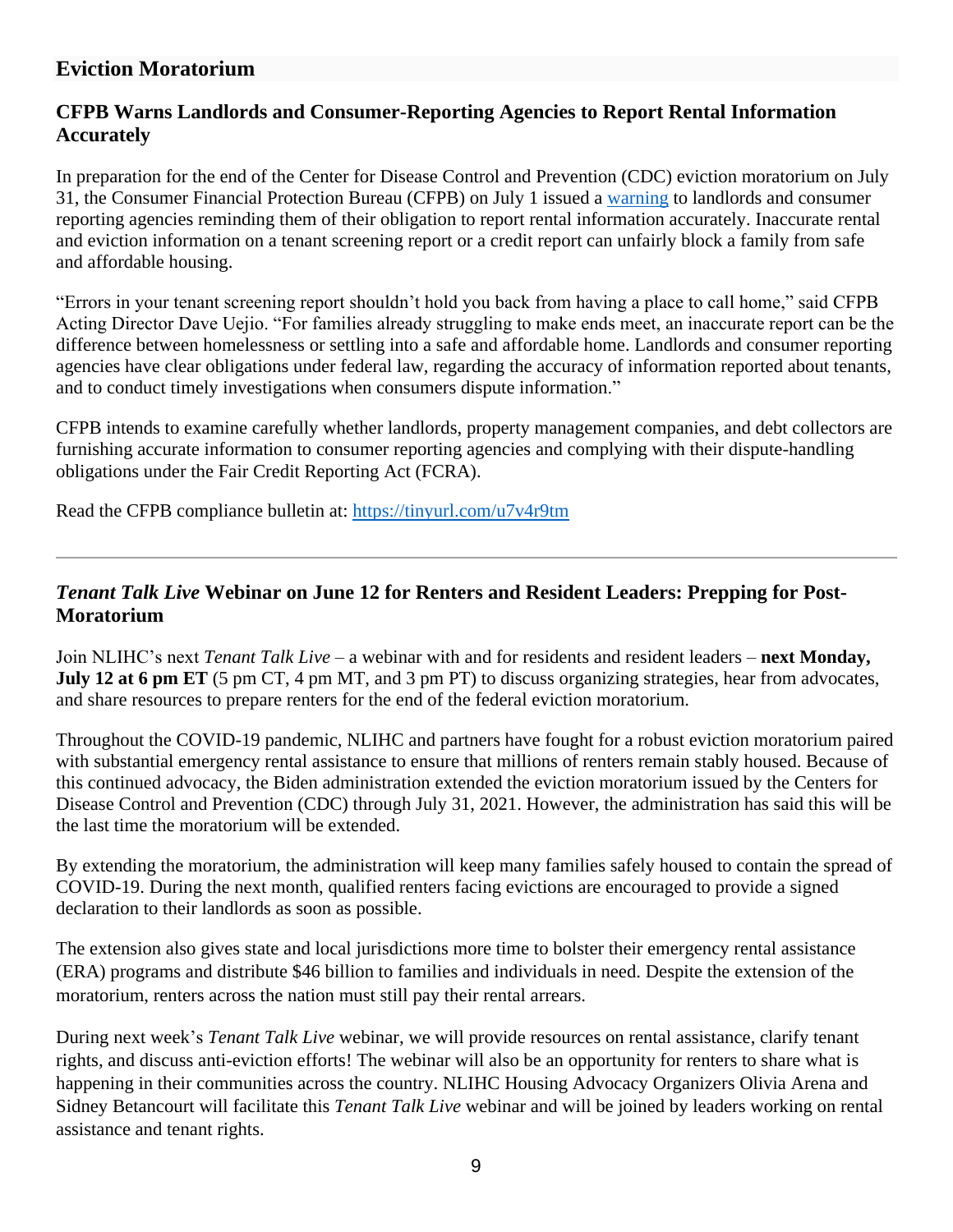NLIHC is committed to connecting and engaging with resident leaders in new, robust ways. If you are a lowincome resident and have a topic you would like to propose, or if you want to be a speaker on an upcoming call/webinar, please email: [sbetancourt@nlihc.org](mailto:sbetancourt@nlihc.org)

### **Register for** *Tenant Talk Live* **at:** <https://bit.ly/361rmy2>

## **More on Coronavirus, Disasters, Housing, and Homelessness**

## **NLIHC-led Disaster Housing Recovery Coalition Calls on FEMA to Release Guidance, Extend Full Reimbursement for Non-Congregate Sheltering**

NLIHC President and CEO Diane Yentel sent a [letter](https://nlihc.org/sites/default/files/NLIHC%20Letter%20to%20Criswell.Guidance.%206.30.pdf) to FEMA Administrator Deanne Criswell expressing frustration at the agency's failure to release substantive guidance on Public Assistance (PA) reimbursements and requesting that the agency move to extend the 100% PA reimbursements to state and local governments through June 2022. That order is currently set to expire on September 31. The letter was sent on behalf of the NLIHC-led Disaster Housing Recovery Coalition (DHRC) – a group of over 850 local, state, and national organizations working to ensure that all disaster survivors receive the assistance they need to fully recover – and comes as many cities have sought to end non-congregate sheltering and move individuals back to congregate shelters and care facilities, despite low vaccination rates in many areas and a lack of data ensuring such environments are safe.

Congregate care facility residents and individuals experiencing homelessness are particularly vulnerable to COVID-19 related death, prompting advocates to urge state and local governments to move individuals into hotels or other non-congregate sheltering to reduce risk of COVID-19 infection. Acknowledging the importance of these strategies, FEMA modified its PA policies to allow state and local governments to request full reimbursement for the cost of non-congregate sheltering. While FEMA initially approved payments at 75% cost-share, the amount was later increased to 100% through President Biden's January 21 Executive Order, an increase that will expire on September 31. Efforts to ensure that hotel rooms were available for medically vulnerable individuals unable to isolate safely, were also slowed by FEMA's failure to release specific guidance covering the program, forcing local and state administrators to rely only on rumors, or out-of-date and unrelated FEMA documents.

"While some cities have begun to phase out non-congregate sheltering programs, COVID-19 continues to pose a grave danger to those individuals residing in congregate living environments, including people experiencing homelessness and people with disabilities, due to low vaccination rates and high levels of medical vulnerability among these populations" the letter states. "I urge FEMA to immediately release its guidance and extend the 100% PA reimbursement policy through June 2022 so that state and local governments can make use of this historic measure to safely and stably house people experiencing homelessness during the pandemic and transition people experiencing homelessness to permanent housing solutions rather than back to congregate shelters."

This letter echoes the requests of California Governor Gavin Newsom, San Jose Mayor Sam Liccardo, El Centro Mayor Cheryl Viegas-Walker, and Sonoma County Supervisor James Gore, who sent a similar [letter](https://nlihc.org/sites/default/files/Roomkey_FEMA_Letter_05.28.2021.pdf) to FEMA last month.

Read the letter to FEMA Administrator Criswell here:<https://bit.ly/3AmZJxz>

Read the letter sent by California Governor Gavin Newsom, San Jose Mayor Sam Liccardo, El Centro Mayor Cheryl Viegas-Walker, and Sonoma County Supervisor James Gore at: <https://bit.ly/3hxCRTi>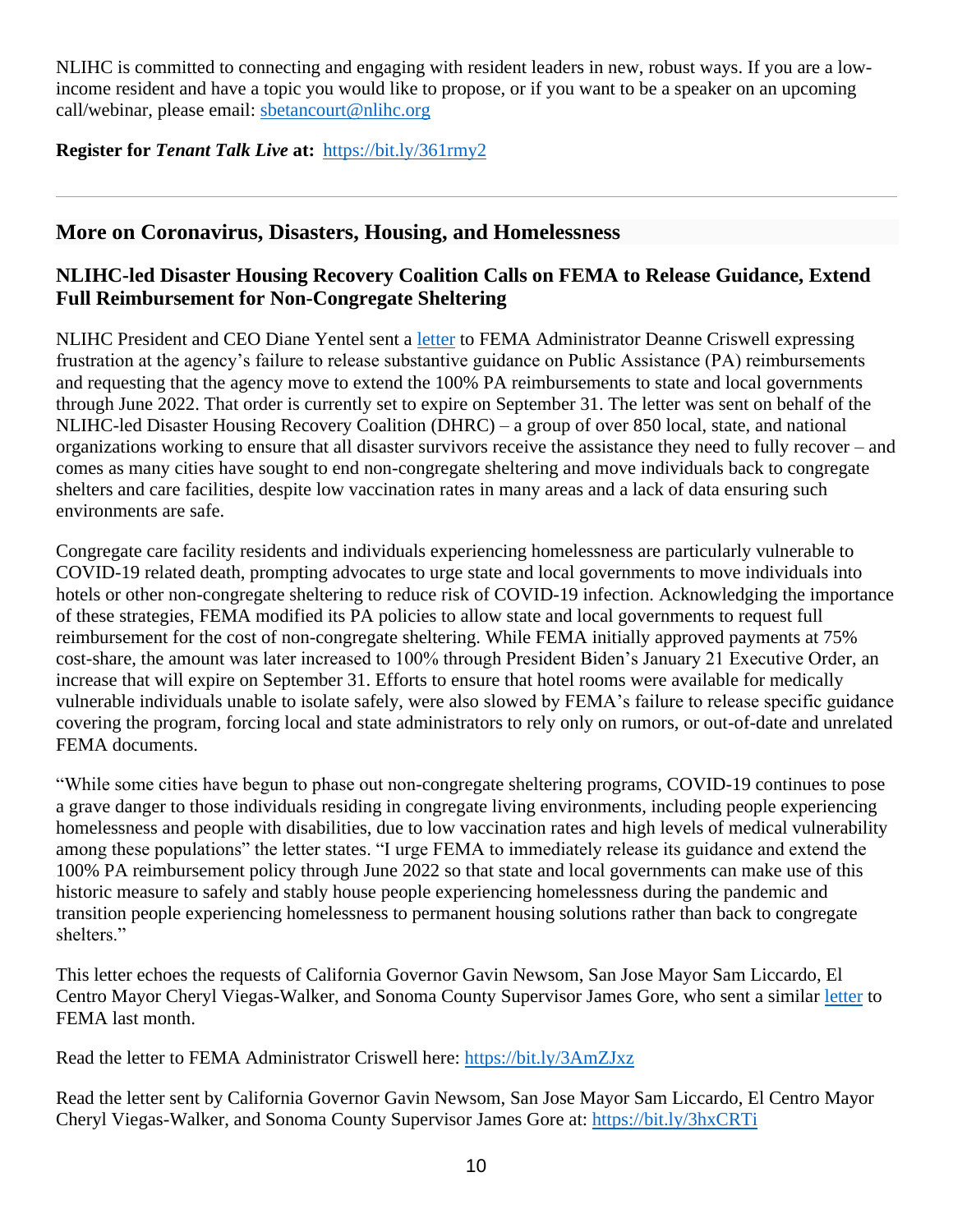# **NLIHC Releases Resources on Using ARPA Coronavirus State and Local Fiscal Recovery Funds for Affordable Housing**

NLIHC released two resources with guidance on how state and local governments can use the \$350 billion in [Coronavirus State and Local Fiscal Recovery Funds](https://home.treasury.gov/policy-issues/coronavirus/assistance-for-state-local-and-tribal-governments/state-and-local-fiscal-recovery-funds) (Fiscal Recovery Funds) allocated by the [American Rescue](https://www.congress.gov/bill/117th-congress/house-bill/1319/text)  [Plan Act](https://www.congress.gov/bill/117th-congress/house-bill/1319/text) (ARPA) for affordable housing. Fiscal Recovery Funds provide flexibility for governments to meet local needs, including providing emergency rental assistance, addressing the housing and health needs of people experiencing homelessness, and building and preserving affordable housing in impacted communities (see *Memo*, [6/28\)](https://nlihc.org/resource/using-arpa-coronavirus-state-and-local-fiscal-recovery-funds-develop-affordable-housing).

First, NLIHC developed a [fact sheet providing an overview](https://nlihc.org/sites/default/files/ARPA_Coronavirus-State-and-Local-Fiscal-Recovery-Funds.pdf) of ARPA Fiscal Recovery Funds and highlighting eligible housing and homelessness uses for these funds. The resource reflects Treasury's [updated guidance](https://home.treasury.gov/system/files/136/SLFRPFAQ.pdf) (6/24), allowing Fiscal Recovery Funds to be used for eviction prevention and diversion. The new guidance also clarifies jurisdictions do not need to demonstrate that each individual assisted with these funds has experienced a COVID-19 hardship, only that the household is within the population or group that experienced a hardship.

Additionally, NLIHC is tracking state and local legislation allocating Fiscal Recovery Funds for affordable housing, and we released a fact sheet highlighting [committed and proposed state and local housing investments](https://nlihc.org/sites/default/files/ARPA_State-Local-Housing.pdf) using these funds. States and localities have allocated or proposed using ARPA Fiscal Recovery Funds to boost emergency rental and utility assistance programs, develop affordable housing, support rapid rehousing programs, fund legal services for tenants facing eviction, and support other needed housing investments.

Read the NLIHC fact sheet on ARPA Fiscal Recovery Funds at:<https://bit.ly/3vCAtAM>

Read the NLIHC fact sheet on state and local housing investments using ARPA Fiscal Recovery Funds at: <https://bit.ly/3dxzxq2>

Learn more on Treasury's Coronavirus State and Local Fiscal Recovery Funds webpage at: <https://bit.ly/3eT9Rp7>

Read Treasury's FAQ on Coronavirus State and Local Fiscal Recovery Funds at:<https://bit.ly/3uYeOSY>

# **HUD CPD Posts FAQs Explaining How CDBG Can Help Respond to Heat Waves**

HUD's Office of Community Planning and Development posted [three Frequently Asked Questions \(FAQs\)](https://www.hud.gov/sites/dfiles/CPD/documents/CDBG-FAQ-for-heat-wave-support-v2.pdf) explaining how the Community Development Block Grant (CDBG) program can be used to help jurisdictions respond to heat waves.

## *FAQ 1*

States and entitlement cities and counties may use CDBG funds to provide public facilities and services to prepare for and respond to extreme heat events. Eligible CDBG activities include:

• Public service activities, such as creating cooling centers where residents can access air conditioning during heat waves (no more than 15% of an annual CDBG allocation may be used for public services)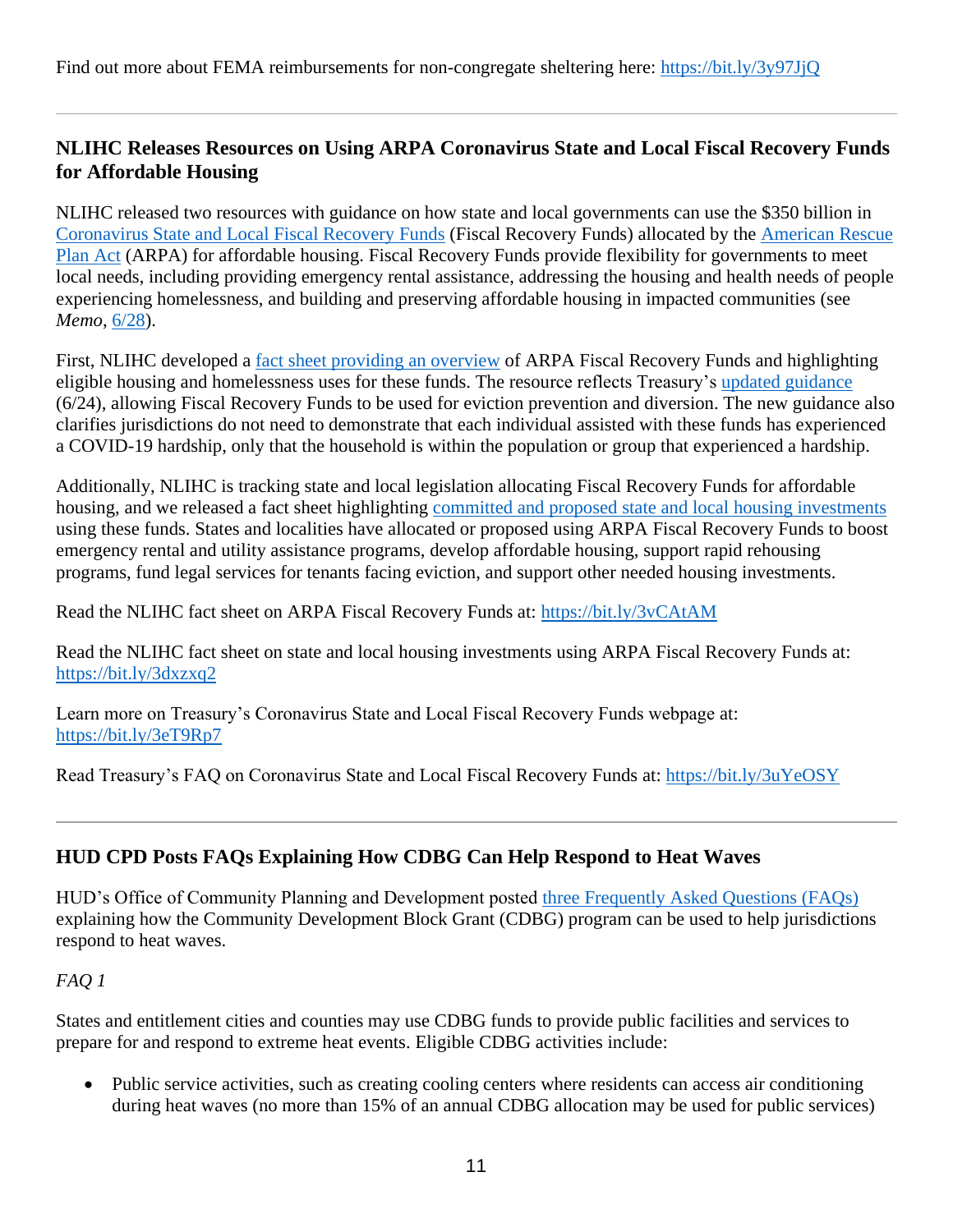- Public facilities and infrastructure improvements, which include installing air conditioning, evaporative coolers, or fans in buildings
- Housing rehabilitation, including installing air conditioning and using materials that are more resilient to high temperatures and more energy efficient

Communities may be able to use CDBG Cares Act supplemental funds (CDBG-CV) funds to address heat wave impacts for healthcare facilities and businesses that are working to prevent and respond to COVID-19 and other infectious diseases.

HUD issued the [Community Resilience Toolkit,](https://www.hudexchange.info/resource/5981/community-resilience-toolkit/) which helps recipients of all CPD funds (such as the HOME Investments Partnership program) identify opportunities to use CPD dollars to mitigate the impacts of natural hazards, including increasing temperatures and extreme heat.

## *FAQ 2*

CDBG funds may be used to plan for and mitigate the risks and impacts of heat waves and other extreme temperature. Examples include:

- Planning and coordinating with community partners to identify and assist vulnerable populations
- Rehabilitating and retrofitting older buildings and facilities to be more energy efficient
- Undertaking new building practices, such has green roofs, to enhance heat tolerance
- Conducting public education and awareness campaigns to inform the public of the dangers of extreme heat and steps they can take to protect themselves
- Developing emergency response plans to quickly mobilize critical services and resources to areas and individuals most at risk

## *FAQ 3*

HUD can provide a waiver to shorten the amount of time a proposed plan or amendment must be published for public comment. HUD can also expedite processing times for reviewing plans and amendments. CDBG grantees seeking to quickly amend an Annual Action Plan should contact their field office for advice and support.

Read the FAQs at:<https://bit.ly/3whIxq8>

Access the Community Resilience Toolkit at: <https://bit.ly/2UY075s>

More information about CDBG-CV is on [page 10-15](https://nlihc.org/sites/default/files/AG-2021/10-03_CDBG-CV.pdf) of NLIHC's *2021 Advocates' Guide*.

More information about regular CDBG is on [page 8-4](https://nlihc.org/sites/default/files/AG-2021/08-02_CDBG.pdf) of NLIHC's *2021 Advocates' Guide*.

# **Webinar to Address Availability of Emergency Broadband Assistance, July 8**

An [Emergency Broadband Benefit](https://www.fcc.gov/broadbandbenefit) (EBB) of up to \$50/month (up to \$75/month for households on Tribal lands) is available to eligible households. The [Universal Service Administration Company \(USAC\)](https://getemergencybroadband.org/) will conduct a webinar for grassroots advocates, navigators, and others helping their local communities get connected. The webinar will cover program basics, a walk-through of the online application process, and resources available to help drive enrollment. The Emergency Broadband Benefit Program, [Federal Communications Commission](https://www.fcc.gov/broadbandbenefit/)  [\(FCC\) program,](https://www.fcc.gov/broadbandbenefit/) is administered by USAC. The free webinar will take place on July 8 at 4 pm ET. Register at: <https://bit.ly/3warkyF>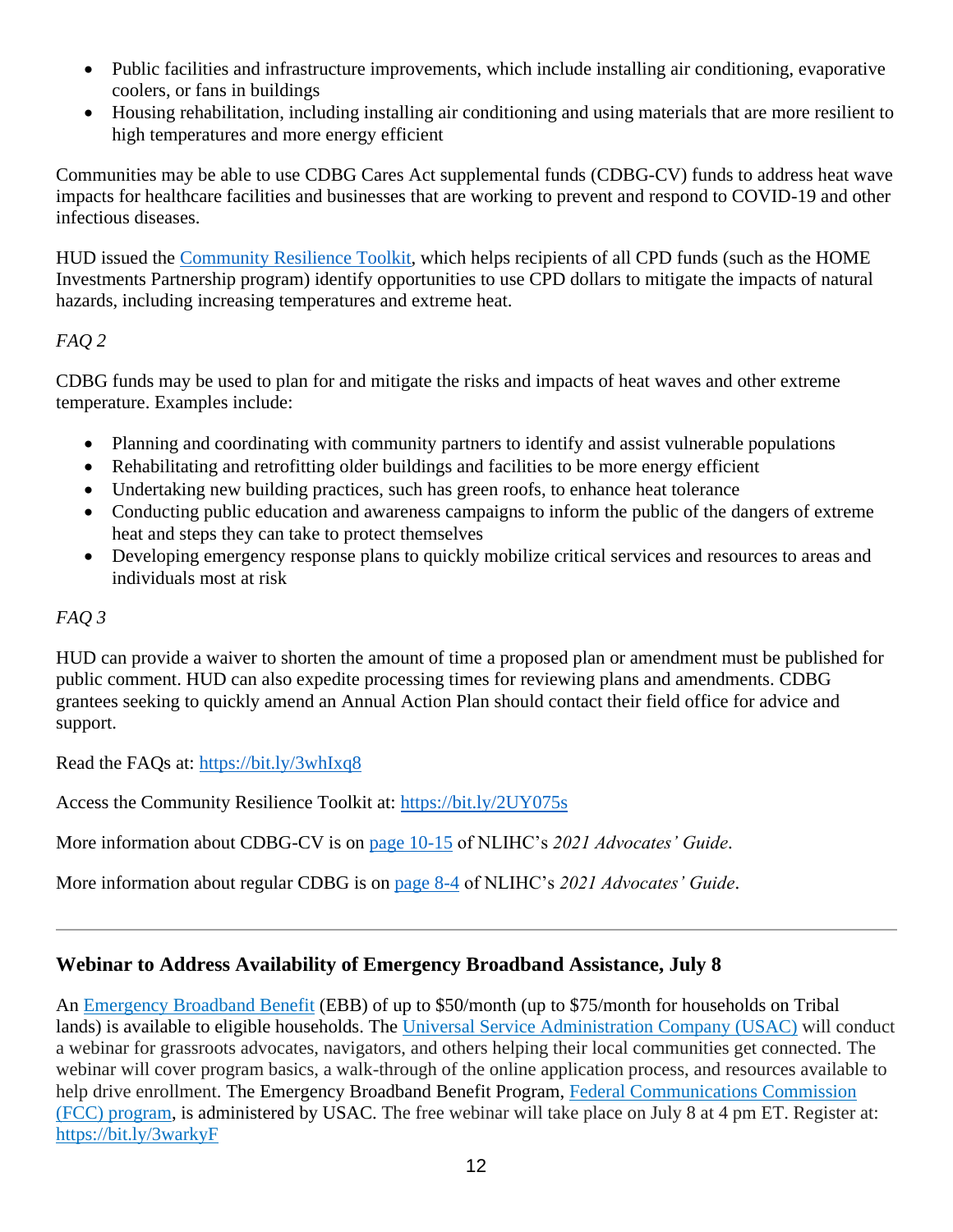The EBB Program provides a temporary discount on monthly broadband bills for qualifying low-income households. [Eligible households](https://getemergencybroadband.org/do-i-qualify/) can receive:

- Up to a \$50/month discount on broadband service and associated equipment rentals, or up to a \$75/month discount if a household is on qualifying Tribal land
- A one-time discount of up to \$100 for a laptop, tablet, or desktop computer (with a co-payment of more than \$10 but less than \$50)

Only one monthly service discount and one device discount is allowed per household. To receive the connected device discount, consumers need to enroll in the EBB Program with a participating provider that offers connected devices (not all service providers offer device discounts). The service provider will provide the discount to the consumer.

The program will end when the fund runs out of money, or six months after the Department of Health and Human Services declares an end to the COVID-19 health emergency, whichever is sooner.

Advocates wanting to know how EBB enrollment is going in their state or locality can check the [EBB Tracker.](https://www.usac.org/about/emergency-broadband-benefit-program/emergency-broadband-benefit-program-enrollments-and-claims-tracker/) The [linked Excel file](https://nam04.safelinks.protection.outlook.com/?url=https%3A%2F%2Fwww.usac.org%2Fwp-content%2Fuploads%2Fabout%2Fdocuments%2Febb-program%2FEBB_Enrollment_by_Zip3_6_29.xlsx&data=04%7C01%7C%7C86c396f206da4a1f77f308d93bd07d0f%7Cd9ab7747cd104372b0b3229c61592adf%7C0%7C0%7C637606588929421903%7CUnknown%7CTWFpbGZsb3d8eyJWIjoiMC4wLjAwMDAiLCJQIjoiV2luMzIiLCJBTiI6Ik1haWwiLCJXVCI6Mn0%3D%7C1000&sdata=DZI5a5JEnUcZ%2FP%2FYjSL3vwaTjwei9Ef3aoG2UUdhDcw%3D&reserved=0) allows users to view the total enrolled households by the first three digits of a ZIP code (ZIP3). To protect subscriber privacy and to reduce the risk of identification of enrolled households, USAC has redacted any ZIP3s with a population under 20,000. Redacted ZIP3s are identified as "000."

The FCC Emergency Broadband Benefit page is at:<https://bit.ly/365H6jU>

The USAC Emergency Broadband Benefit page is at:<https://bit.ly/3qAh15U>

The EBB Tracker is at:<https://bit.ly/3qDChI3>

# **Additional Coronavirus Updates – July 6, 2021**

#### **National Updates**

#### *Biden Administration*

The Biden administration released a [fact sheet](https://www.whitehouse.gov/briefing-room/statements-releases/2021/06/24/fact-sheet-biden-harris-administration-announces-initiatives-to-promote-housing-stability-by-supporting-vulnerable-tenants-and-preventing-foreclosures/) on June 24 announcing initiatives to promote housing stability by supporting tenants and preventing foreclosures. Following the [CDC's decision to extend the eviction](https://www.cdc.gov/coronavirus/2019-ncov/covid-eviction-declaration.html) [moratorium through July 31,](https://www.cdc.gov/coronavirus/2019-ncov/covid-eviction-declaration.html) the administration extended the foreclosure moratorium for federally backed mortgages by a final month until July 31. The administration is also ensuring that the 30-day eviction notice requirement for federally backed properties is enforced. Read the fact sheet for more information on the Biden administration's actions to prevent evictions at:<https://bit.ly/3gWgIiB>

*Consumer Financial Protection Bureau (CFPB)*

The CFPB outlines [what renters need to know](https://www.consumerfinance.gov/about-us/blog/cdc-eviction-moratorium-extended-one-month/) about the extended federal eviction moratorium.

## *Department of Agriculture (USDA)*

The [USDA announced](https://www.usda.gov/media/press-releases/2021/06/24/biden-harris-administration-extends-moratorium-residential) the Biden administration extended the eviction moratorium for USDA multifamily housing communities through July, in accordance with CDC guidance. Beyond July 31, 2021, USDA will continue to offer emergency assistance to USDA multifamily housing property owners and tenants who are experiencing financial hardship due to the pandemic. Additionally, the USDA [extended through July 31, 2021,](https://www.usda.gov/media/press-releases/2021/06/24/biden-harris-administration-extends-foreclosure-moratorium-provide)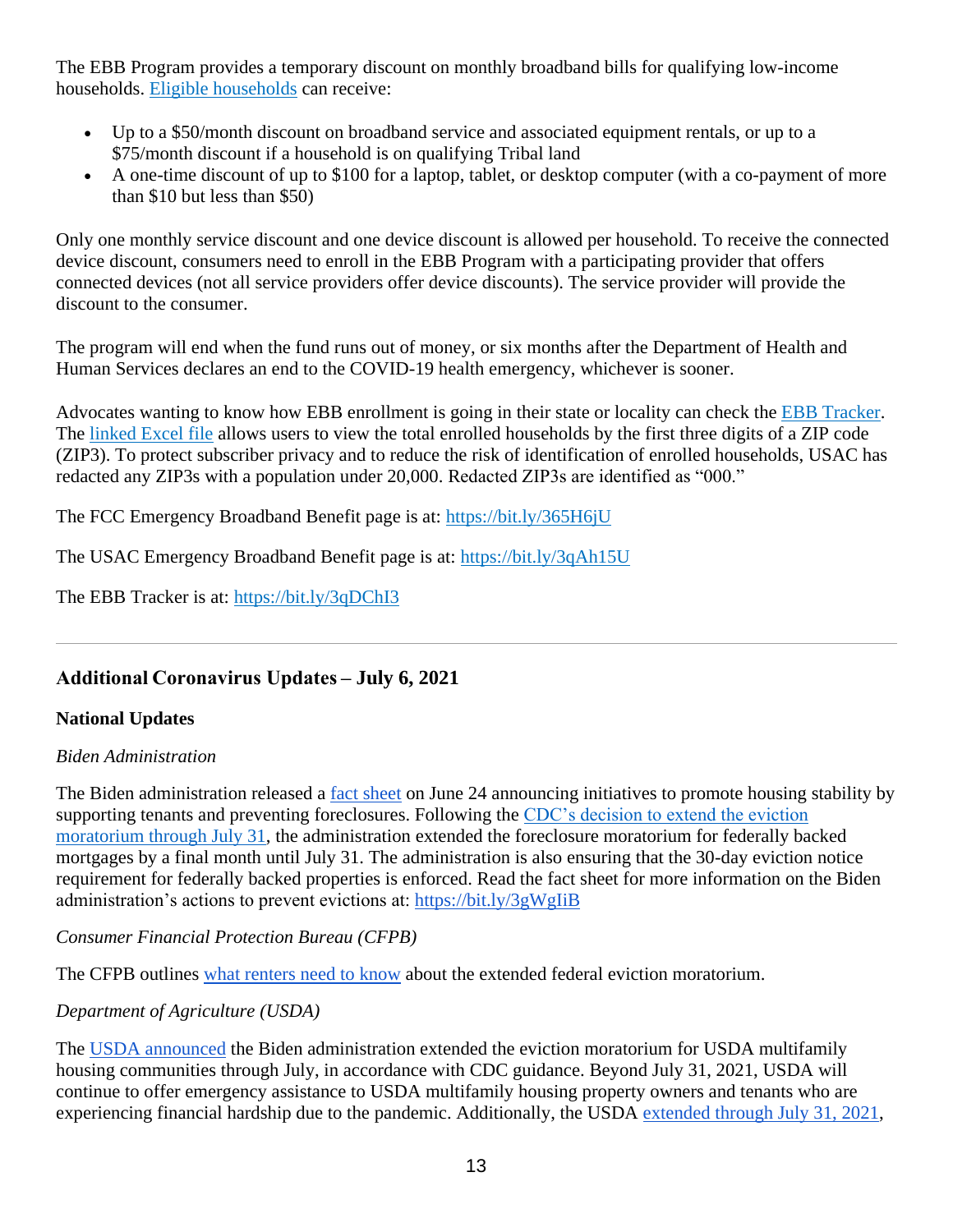the foreclosure moratorium for properties financed by USDA Single-Family Housing Direct and Guaranteed loans.

## *Department of Housing and Urban Development (HUD)*

The Federal Housing Administration (FHA) is extending its foreclosure and eviction moratoriums for all FHAinsured single-family mortgages, except vacant or abandoned properties, through July 31, 2021. FHA on June 25 [announced additional measures](https://www.hud.gov/press/press_releases_media_advisories/HUD_No_21_108) to help homeowners with FHA-insured mortgages who are struggling due to COVID-19.

## *Department of Justice*

The Biden administration announced that Associate Attorney General Vanita Gupta on June 24 sent a [letter to](https://www.justice.gov/asg/page/file/1405886/download)  [state courts](https://www.justice.gov/asg/page/file/1405886/download) encouraging them to adopt anti-eviction diversion practices that will benefit families, tenants, landlords, and the courts themselves. The Justice Department's letter points to actions that courts can implement immediately to help confront this problem. The letter also directs courts to federal resources they can use to support diversion programs and to [tools developed by the National Center for State Courts](https://www.ncsc.org/newsroom/public-health-emergency/implementation-lab/eviction-diversion-diagnostic-tool) that can help judges ensure landlords and tenants have an opportunity to tap into available resources and mediate their dispute.

## *Department of Treasury*

The Treasury Department on June 24 [released](https://home.treasury.gov/news/press-releases/jy0245) an updated [frequently asked questions](https://home.treasury.gov/system/files/136/ERA_FAQs_6-24-21.pdf) (FAQs) and [fact sheet](https://home.treasury.gov/system/files/136/Treasury_Fact_Sheet_6-24-21.pdf) to continue supporting the rapid distribution of emergency rental assistance (ERA) by state and local governments. Treasury's updated FAQs provide additional clarity for grantees that align with guidance and actions taken by other federal agencies. Treasury also released [promising practices](https://home.treasury.gov/policy-issues/coronavirus/assistance-for-state-local-and-tribal-governments/emergency-rental-assistance-program/promising-practices) ERA programs have used to speed up program implementation, more efficiently deliver program benefits, and improve access to ERA.

### *FEMA*

FEMA is [amending](https://www.fema.gov/press-release/20210629/fema-amends-covid-19-funeral-assistance-policy) the agency's COVID-19 funeral assistance policy to assist with COVID-19 related fatalities that occurred in the early months of the pandemic.

## *Federal Housing Finance Agency (FHFA)*

FHFA announced on June 24 it has [extended the foreclosure moratorium](https://www.fhfa.gov/Media/PublicAffairs/Pages/FHFA-Extends-COVID-19-Foreclosure-and-REO-Eviction-Moratoriums.aspx) for mortgages backed by Fannie Mae and Freddie Mac (the Enterprises) until July 31, 2021. Additionally, servicers of Enterprise-backed mortgages will be [prohibited](https://www.fhfa.gov/Media/PublicAffairs/Pages/FHFA-Protects-Borrowers-After-COVID-19-Foreclosure-and-REO-Eviction-Moratoriums-End.aspx) from making most first filings for foreclosure that would be prohibited by the Consumer [Financial Protection Bureau's \(CFPB\) Protections for Borrowers Affected by the COVID-19 Emergency Under](https://www.consumerfinance.gov/rules-policy/final-rules/protections-for-borrowers-affected-by-covid-19-under-respa/)  [the Real Estate Settlement Procedures Act \(RESPA\), Regulation X Final Rule](https://www.consumerfinance.gov/rules-policy/final-rules/protections-for-borrowers-affected-by-covid-19-under-respa/) before the CFPB rule takes effect.

## *Reporting*

The *[Washington Post](https://www.washingtonpost.com/politics/courts_law/cdc-eviction-moratorium-supreme-court/2021/06/29/19771b7e-d92d-11eb-8fb8-aea56b785b00_story.html)* reports the Supreme Court on June 29 voted 5-4 to keep the federal eviction moratorium in place until the end of July, rejecting the Alabama Association of Realtors' request to lift the stay put in place by the U.S. Court of Appeals for the D.C. Circuit. The White House is ramping up efforts aimed at preventing evictions, in particular, by speeding the distribution of federal emergency rental assistance. These efforts are led in part by Gene Sperling, American Rescue Plan coordinator and senior advisor to President Biden. The *[Associated Press](https://apnews.com/article/us-supreme-court-courts-supreme-courts-health-coronavirus-pandemic-157f6feec3197dd34cba492fd1b92f71)[,](https://www.npr.org/2021/06/29/1003268497/the-supreme-court-leaves-the-cdcs-moratorium-on-evictions-in-place) [NPR,](https://www.npr.org/2021/06/29/1003268497/the-supreme-court-leaves-the-cdcs-moratorium-on-evictions-in-place) [New York Times,](https://www.nytimes.com/2021/06/29/us/politics/supreme-court-eviction-ban.html) [The Hill](https://thehill.com/regulation/court-battles/560837-supreme-court-leaves-cdc-eviction-moratorium-intact)[,](https://apnews.com/article/us-supreme-court-courts-supreme-courts-health-coronavirus-pandemic-157f6feec3197dd34cba492fd1b92f71) [NBC,](https://apnews.com/article/us-supreme-court-courts-supreme-courts-health-coronavirus-pandemic-157f6feec3197dd34cba492fd1b92f71) [Reuters,](https://www.reuters.com/world/us/us-supreme-court-maintains-cdcs-pandemic-related-residential-eviction-ban-2021-06-29/) [CBS,](https://www.cbsnews.com/news/supreme-court-cdc-eviction-moratorium/)* and *[CNN](https://www.cnn.com/2021/06/29/politics/supreme-court-eviction-moratorium-cdc/index.html)* also reported on the Supreme Court's decision to leave the CDC eviction moratorium in place.

NLIHC President and CEO Diane Yentel joined Morgan Radford on *[NBC Nightly News](https://twitter.com/NLIHC/status/1408226308128137219)* on June 24 to discuss the extension of the federal eviction moratorium and action needed to distribute emergency rental assistance to millions of renters facing eviction.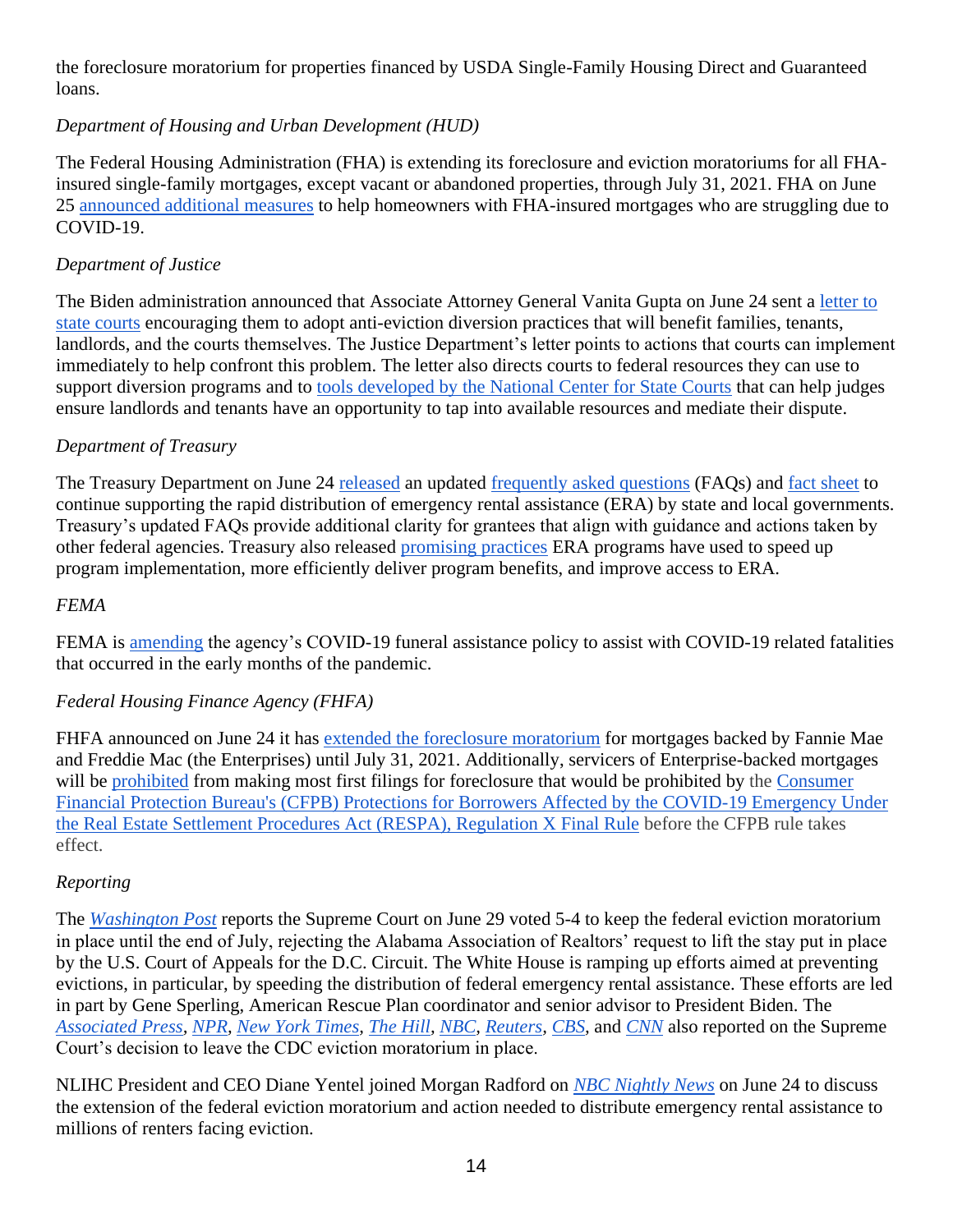According to an investigation by the [Center for Public Integrity](https://publicintegrity.org/inequality-poverty-opportunity/covid-divide/rental-assistance-did-not-go-to-tenants-landlords/) and the *Associated Press*, state leaders nationwide set aside at least \$2.6 billion from the CARES Act's Coronavirus Relief Fund for emergency rental assistance (ERA), but a year later, more than \$425 million of that has not made it to tenants or landlords. "It could have saved lives," said NLIHC's Diane Yentel. "There has been pretty compelling, clear research that has shown in places where eviction moratoriums were allowed to expire and tenants were evicted for nonpayment of rent, it led to increases in deaths from COVID-19."

*[The Hill](https://thehill.com/policy/finance/560636-biden-officials-scramble-to-avert-august-eviction-wave)* reports on the Biden administration's efforts to distribute billions of dollars in rental assistance to avert a wave of evictions this summer. "Time is of the essence, and we need to do everything in our power to prevent each and every painful unnecessary eviction that we can prevent," said Gene Sperling, American Rescue Plan coordinator and senior advisor to the president, on NLIHC's June 28 national call.

*[CBS News](https://www.cbsnews.com/news/eviction-vaccination-rates-americans-most-threatened-by-eviction-are-least-likely-to-be-vaccinated/)* reports on research from the [Eviction Lab](https://evictionlab.org/filing-and-vaccination-rates/) showing that across nine major U.S. cities, the neighborhoods with the highest rates of eviction lawsuits are also the areas with the lowest vaccination rates. NLIHC Chief Operating Officer Paul Kealey said this research demonstrated the critical need to extend the federal eviction moratorium, an action NLIHC [urged](https://nlihc.org/sites/default/files/NLIHC-and-DHRC-letter-to-Biden-Administration-re-Eviction-Moratorium-and-ERA.pdf) the Biden administration to take. The CDC [extended](https://www.cdc.gov/coronavirus/2019-ncov/covid-eviction-declaration.html) the federal eviction moratorium through July 31, 2021.

[NPR's](https://www.wbur.org/onpoint/2021/06/29/eviction-moratorium-extended-what-happens-when-it-expires) *[Consider This](https://www.wbur.org/onpoint/2021/06/29/eviction-moratorium-extended-what-happens-when-it-expires)* examines what might happen when the federal eviction moratorium expires at the end of July.

#### **State and Local News**

#### *Alaska*

Brian Wilson, executive director of the [Alaska Coalition on Housing and Homelessness,](https://apnews.com/article/ak-state-wire-alaska-coronavirus-pandemic-health-government-and-politics-aeb3a1a1ded905e084bdfc129fbdf211) expressed concerns about a wave of evictions, since the state will not have the resources to prevent families and individuals from falling into homelessness. Read more about Alaska's distribution of emergency rental assistance and how the courts are handling eviction hearings.

#### *California*

[Governor Gavin Newsom signed legislation](https://www.gov.ca.gov/2021/06/28/governor-newsom-signs-nation-leading-rent-relief-program-for-low-income-tenants-eviction-moratorium-extension-additional-legislation/) (AB 832) on June 28 to extend California's eviction moratorium through September and streamline emergency rental assistance to pay landlords 100% of unpaid rent.

#### *Georgia*

The *[Atlanta Journal-Constitution](https://www.ajc.com/news/housing-experts-july-moratorium-end-could-mean-flood-of-evictions/WPMRN6RNX5BY3P5JEQGZ2RUXX4/)* says housing experts are concerned about a deluge of evictions in Georgia when the federal eviction moratorium is lifted on July 31. Between April 2020 and mid-June of this year, over 74,000 evictions had been filed in five Atlanta counties. Many more tenants owe back rent, with estimates ranging from 184,000 to 353,000 Georgians behind on their rent.

#### *Indiana*

Andrew Bradley, policy director for Prosperity Indiana, says [more than 45,000 evictions](https://fox59.com/news/how-indiana-evictions-could-surge-after-the-moratorium-ends-next-month/) have been filed in Indiana during the pandemic, including nearly 16,000 in the Indianapolis metropolitan area. Indiana housing advocates are in a [race against the clock](https://indianapublicmedia.org/news/concerns-linger-even-after-final-extension-of-cdcs-eviction-moratorium.php) to help Hoosiers struggling to pay their rent.

#### *Iowa*

[Iowa Legal Aid](https://www.iowapublicradio.org/ipr-news/2021-06-28/explainer-iowa-wary-of-evictions-as-renter-protections-end) attorneys are concerned that evictions will spike once the CDC eviction moratorium ends, particularly because Iowa [ended enhanced unemployment benefits](https://www.iowapublicradio.org/news-from-npr/2021-06-03/half-of-states-are-ending-pandemic-jobless-aid-early-and-the-economy-could-suffer) this month, depriving recipients of \$300 per week in federal aid. The number of inquiries Iowa Legal Aid received about evictions nearly doubled last year after the federal \$600 a week boost to unemployment benefits expired.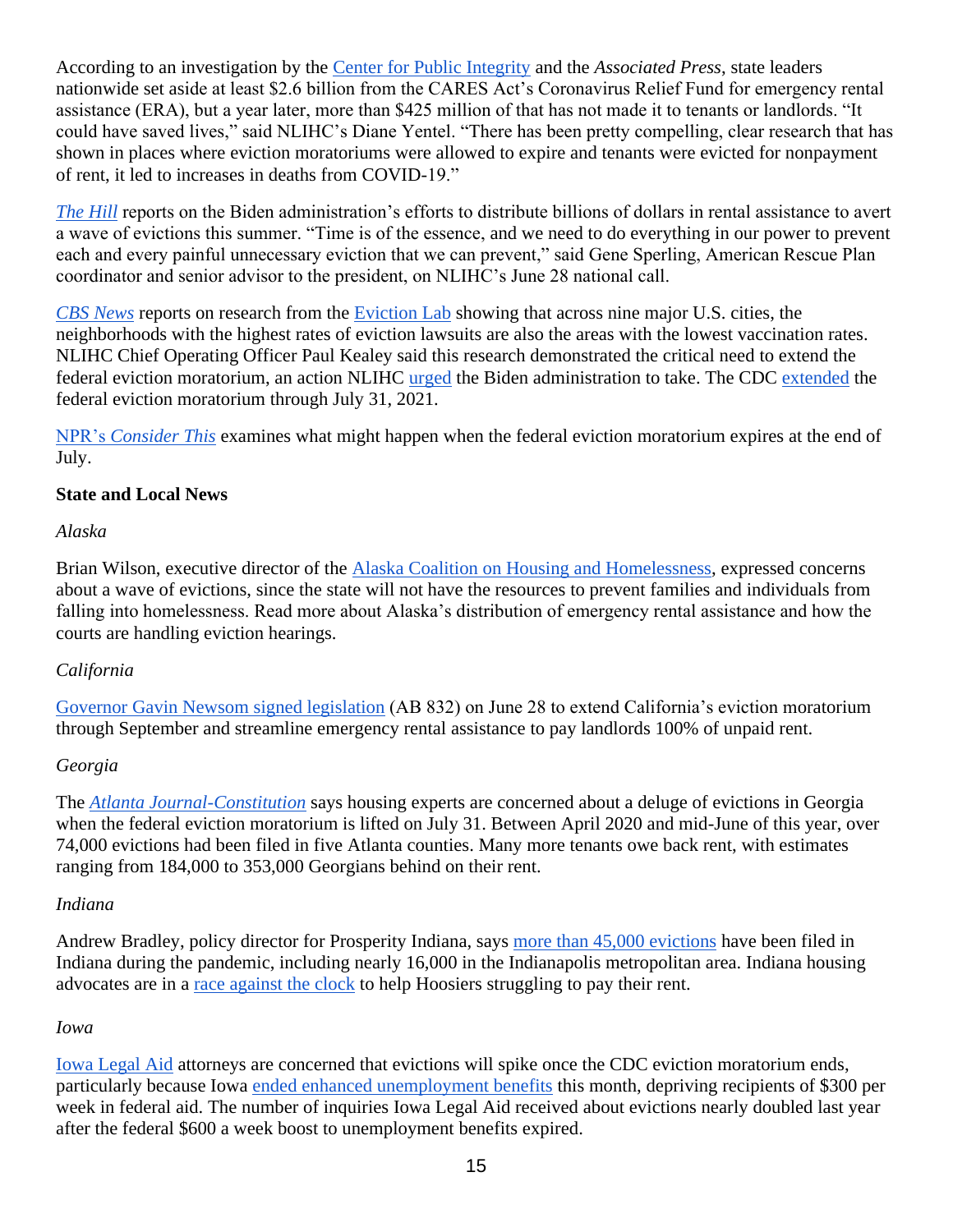### *Louisiana*

[Governor John Bel Edwards](https://gov.louisiana.gov/index.cfm/newsroom/detail/3246) praised the Biden administration's extension of the federal eviction moratorium through July and is encouraging struggling renters, homeowners, and landlords to apply for state housing assistance. About 50,000 renters and landlords have already applied for assistance through [Louisiana's](https://www.lastaterent.com/)  [Emergency Rental Assistance Program](https://www.lastaterent.com/) and similar programs administered by parishes across the state. More than \$10.7 million has been awarded to renters and landlords through the state-administered emergency rental assistance program.

#### *Maine*

[Eviction relief efforts](https://www.mainebiz.biz/article/eviction-relief-efforts-ramp-up-in-maine-as-end-of-ban-looms) are ramping up in Maine to prevent a wave of evictions when the federal eviction moratorium ends. MaineHousing and Pine Tree Legal have partnered to ensure tenants can access legal aid. Advocates, including the Maine Affordable Housing Coalition, say legal representation is one of the most effective ways for tenants to avoid eviction and the harmful effects of evictions. A bill in the Maine legislature would require landlords to inform tenants facing eviction of their legal options.

#### *Maryland*

The *[Baltimore Sun](https://www.baltimoresun.com/maryland/bs-md-united-way-eviction-relief-20210629-4aqjmqh73vhvpmc6l6ctraxofa-story.html)* reports United Way of Central Maryland is expanding rent assistance for Baltimore City and Baltimore, Harford, and Howard County residents as the federal and statewide eviction moratoriums approach their expiration dates. The nonprofit is partnering with local governments to expand its Strategic Targeted Eviction Prevention (STEP) program, which will pay landlords up to 12 months of back rent.

#### *New Hampshire*

[More than 6,400 residents](https://www.sentinelsource.com/news/local/how-to-find-housing-assistance-in-new-hampshire-before-the-federal-eviction-ban-expires/article_2f66087e-635d-5aef-8883-b2cde51fcc34.html) have applied to [New Hampshire's Emergency Rental Assistance Program](https://www.capnh.org/) as of June 18, with about half of those applications approved. Approximately \$20 million in aid has been distributed.

#### *North Carolina*

Governor Roy Cooper announced on June 29 that [North Carolina's eviction moratorium](https://www.wsoctv.com/news/local/gov-cooper-expected-decide-whether-extend-eviction-moratorium-this-week/YWRD6P5ZARAB5O3KAQ5H2BL4LA/) will end on July 1. Six North Carolina Republican officials voted Tuesday to end statewide eviction protections for renters starting Thursday, rejecting Cooper's request to extend the state's eviction moratorium by one month.

#### *Ohio*

[Ohio agencies](https://www.daytondailynews.com/local/agencies-distributing-rent-aid-in-race-against-evictions/PU7KXUNCQZHHXHHAMPAWZLKEG4/) distributing emergency rental assistance are in a race against the clock against evictions. Bill Faith, executive director of the Coalition on Homelessness and Housing in Ohio, said the Biden administration's decision to extend the moratorium through July could prevent thousands of Ohioans from losing their homes.

#### *Oregon*

According to *[Oregon Public Broadcasting,](https://www.opb.org/article/2021/06/28/report-cost-of-evictions-in-oregon-could-hit-4-billion-dollars/)* a new Portland State University [report](https://www.pdx.edu/homelessness/sites/g/files/znldhr1791/files/2021-06/Report.pdf) estimates Oregon may need to spend \$4.7 billion in the coming years to address the downstream consequences of tens of thousands of pandemic-related evictions.

#### *Texas*

[Texas Housers' Houston Eviction Solidarity Network](https://houstonevictionsolidarity.org/) reports on [findings](https://texashousers.org/2021/06/25/hesn-cdc-eviction-moratorium-needs/) from the observational data it has collected on Harris County eviction courts over the past seven months. Texas Housers outlines several solutions policymakers, administrators, and court officials should adopt to better protect renters.

#### *Washington*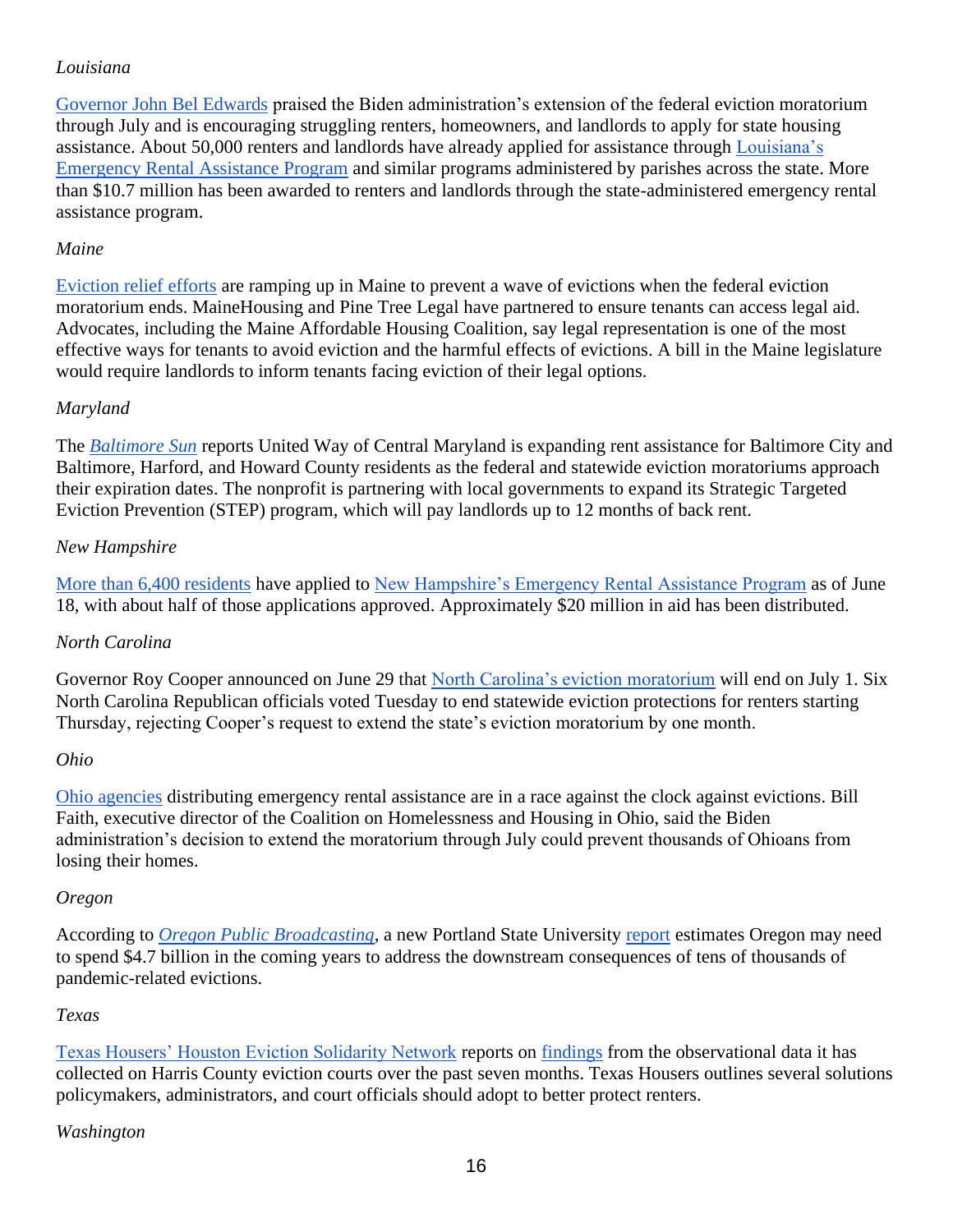Governor Jay Inslee announced on June 24 an [extension of the statewide eviction moratorium](https://www.seattletimes.com/seattle-news/politics/inslee-extends-eviction-moratorium-in-washington-through-sept-30/) through September 30. Under the new order, landlords will be prohibited from evicting tenants for past-due rent accrued during the pandemic until an emergency rental assistance (ERA) program and eviction-resolution program are operating in their county. Starting August 1, renters will be expected to pay full rent, unless they have negotiated an alternative plan with their landlord or are seeking ERA. Under the new order, landlords must offer tenants a repayment plan before the eviction process is initiated.

A [petition organized by the Washington Low Income Housing Alliance](https://www.columbian.com/news/2021/jun/29/clark-county-groups-join-in-petition-asking-inslee-to-make-eviction-ban-permanent/) is calling on Governor Inslee to reassess his quarterly approach to extending the state's eviction moratorium. The petition, which includes signatures from about 150 housing and homelessness organizations, asks Governor Inslee's office to make the eviction moratorium permanent and instead enact a plan to repeal the moratorium on a county-by-county basis if those counties meet certain criteria.

### **Guidance**

*Department of Housing and Urban Development*

[CDBG-CV Rural Coronavirus Response Quick Guide](https://www.hudexchange.info/resource/6331/cdbg-cv-rural-coronavirus-response-quick-guide/) – June 2021

[HUD Exchange: New Resources for DCTA Recipients and Smaller Distressed Communities](https://mailchi.mp/hudexchange/new-resources-for-dcta-recipients-and-smaller-distressed-communities-06-24-21) – June 24, 2021

### *Department of Treasury*

[Treasury ERA Fact Sheet: Treasury Announces Further Action to Support Housing Stability for Renters](https://home.treasury.gov/system/files/136/Treasury_Fact_Sheet_6-24-21.pdf)  [at Risk of Eviction](https://home.treasury.gov/system/files/136/Treasury_Fact_Sheet_6-24-21.pdf) – June 24, 2021

[Treasury Emergency Rental Assistance:](https://home.treasury.gov/system/files/136/ERA_FAQs_6-24-21.pdf) Frequently Asked Questions – Revised June 24, 2021

[Treasury Coronavirus State and Local Fiscal Recovery Funds: Frequently Asked Questions](https://home.treasury.gov/system/files/136/SLFRPFAQ.pdf) – Revised June 24, 2021

# **Disaster Housing Recovery Updates – July 6, 2021**

The NLIHC-led Disaster Housing Recovery Coalition convenes and supports disaster-impacted communities to ensure that federal disaster recovery efforts reach all impacted households, including the lowest-income and most marginalized people who are often the hardest-hit by disasters and have the fewest resources to recover.  Learn more about the DHRC's policy recommendations [here.](https://nlihc.org/explore-issues/projects-campaigns/disaster-housing-recovery/policy) 

## **NLIHC Updates**

NLIHC and the Public and Affordable Research Corporation (PAHRC) released a [joint report](https://preservationdatabase.org/reports/taking-stock/) on June 29 analyzing the threat 18 types of natural hazards pose to project-based federally assisted housing. The report finds that one-third of federally assisted homes are in areas at very high or relatively high risk for negative impacts from natural hazards compared to one-quarter of all renter-occupied homes and just 14% of owneroccupied homes.

With input from DHRC members, NLIHC's DHRC developed and sent to Capitol Hill [recommendations](https://nlihc.org/sites/default/files/FEMA-IA-Reforms-for-Potential-Legislation.pdf) for [FEMA Individual Assistance \(IA\) legislative reforms.](https://nlihc.org/sites/default/files/FEMA-IA-Reforms-for-Potential-Legislation.pdf)

## **Research & Resources**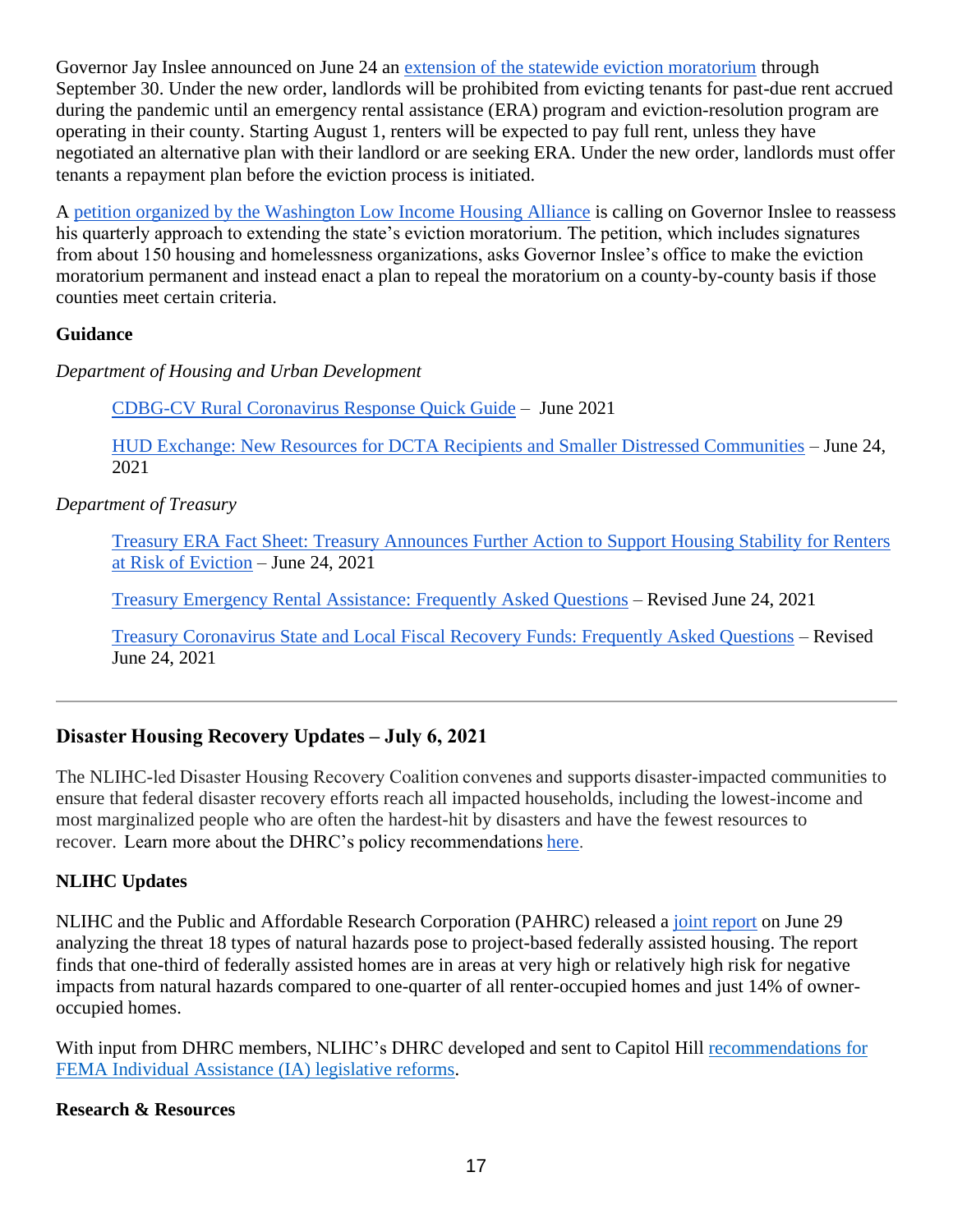The California Coalition for Rural Housing (CCRH), a long-time DHRC partner, released *Affordable Housing [and Natural Disasters: A Practitioners Guidebook](https://aeae507d-e90c-449b-9332-a6e33d13c0ca.filesusr.com/ugd/8d7a46_cc3ed4823a734829b8a2c8d5278c9b98.pdf)* describing how organizations and com[munities can address](https://aeae507d-e90c-449b-9332-a6e33d13c0ca.filesusr.com/ugd/8d7a46_cc3ed4823a734829b8a2c8d5278c9b98.pdf)  affordable housing before, during, and after natural disasters. The guidebook, developed in part with assistance from NLIHC, is intended to serve as a primer on the current state of disaster issues for affordable housing practitioners, and a means of familiarizing disaster planners with the innovations coming forward in the affordable housing sector. It contains numerous best practices, planning considerations, and case studies gleaned from CCRH members' experiences preparing and responding to disasters in California and elsewhere.

## **Tropical Storms**

The [Atlantic hurricane season](https://www.washingtonpost.com/weather/2021/06/29/tropical-atlantic-hurricane-systems/) is heating up early, with meteorologists tracking at least two systems in the wake of Tropical Storm Danny. Four storms have formed so far this season in the Atlantic, but only [Tropical Storm](https://www.washingtonpost.com/weather/2021/06/21/tropical-storm-claudette-north-carolina/?itid=lk_inline_manual_6)  [Claudette](https://www.washingtonpost.com/weather/2021/06/21/tropical-storm-claudette-north-carolina/?itid=lk_inline_manual_6) produced serious impacts, mostly in Alabama.

## **Severe Heat Wave**

[Unhoused individuals in Portland](https://www.oregonlive.com/weather/2021/06/unhoused-battle-portland-heat-wave-with-help-from-housed-neighbors.html) are battling the severe heatwave with help from community groups, homeless service providers, and volunteers. The heatwave poses a significant health threat for Oregon's marginalized populations. [Two unhoused individuals](https://www.opb.org/article/2021/06/28/2-men-found-dead-at-bend-houseless-camp-city-declares-heat-related-state-of-emergency/) in Bend died over the weekend, and officials say cause of death was likely related to the heat.

The *[Seattle Times](https://www.seattletimes.com/seattle-news/homeless/as-city-grapples-with-extreme-heat-homeless-seattleites-face-dangerous-conditions/)* reports on the dangerous conditions people experiencing homelessness and low-income residents face amid the dangerous heatwave. Individuals with disabilities in low-income housing registered their concerns about conditions inside their units with city council members, alerting officials about windows with limited openings and a lack of air conditioning in their homes.

The *[Houston Chronicle](https://www.houstonchronicle.com/news/houston-texas/houston/article/heat-wave-climate-change-weather-hot-16253682.php)* examines how the severe heatwave impacting Houston is just one example of the disproportionate impact of climate change on low-income communities and communities of color. Neighborhoods with more concrete and fewer trees experience higher heat, and this has been found to correlate with communities that have been historically discriminated against.

# **Reporting**

*[NPR](https://www.npr.org/2021/06/29/1004347023/why-fema-aid-is-unavailable-to-many-who-need-it-the-most)* reports on the inequities embedded in our country's disaster recovery system. According to internal FEMA documents analyzing 4.8 million applications submitted between 2014 and 2018, the lowest-income renters were 23% less likely than higher-income renters to receive housing assistance. The documents reveal that FEMA was about twice as likely to deny housing assistance to lower-income survivors because the agency deemed the damage to their home to be "insufficient." Additionally, *NPR* reports that FEMA has not analyzed whether there are racial disparities in who receives disaster aid, despite a growing body of research showing that people of color are less likely to receive adequate assistance.

To learn more, read the DHRC's "Fixing America's Broken Disaster Housing Recovery System" reports:

- [Part One: Barriers to a Complete and Equitable Recovery](https://nlihc.org/sites/default/files/Fixing-Americas-Broken-Disaster-Housing-Recovery-System_P1.pdf)
- [Part Two: Policy Framework Reform Recommendations](https://nlihc.org/sites/default/files/Fixing-Americas-Broken-Disaster-Housing-Recovery-System_P2.pdf)

Clay City residents are [still seeking federal](https://www.kentucky.com/news/state/kentucky/article251586838.html) disaster aid as they struggle to recover from the severe flooding in February. Some flood survivors have been denied FEMA assistance for not having flood insurance, and many continue to face barriers to accessing aid due to FEMA's complicated application process and onerous documentation requirements.

*[Grist](https://grist.org/language/wildfires-hurricanes-translation-language-gap/amp/)* examines the additional dangers non-English speakers and those with limited English proficiency face during natural disasters and highlights the importance of translation in disaster preparedness. Research indicates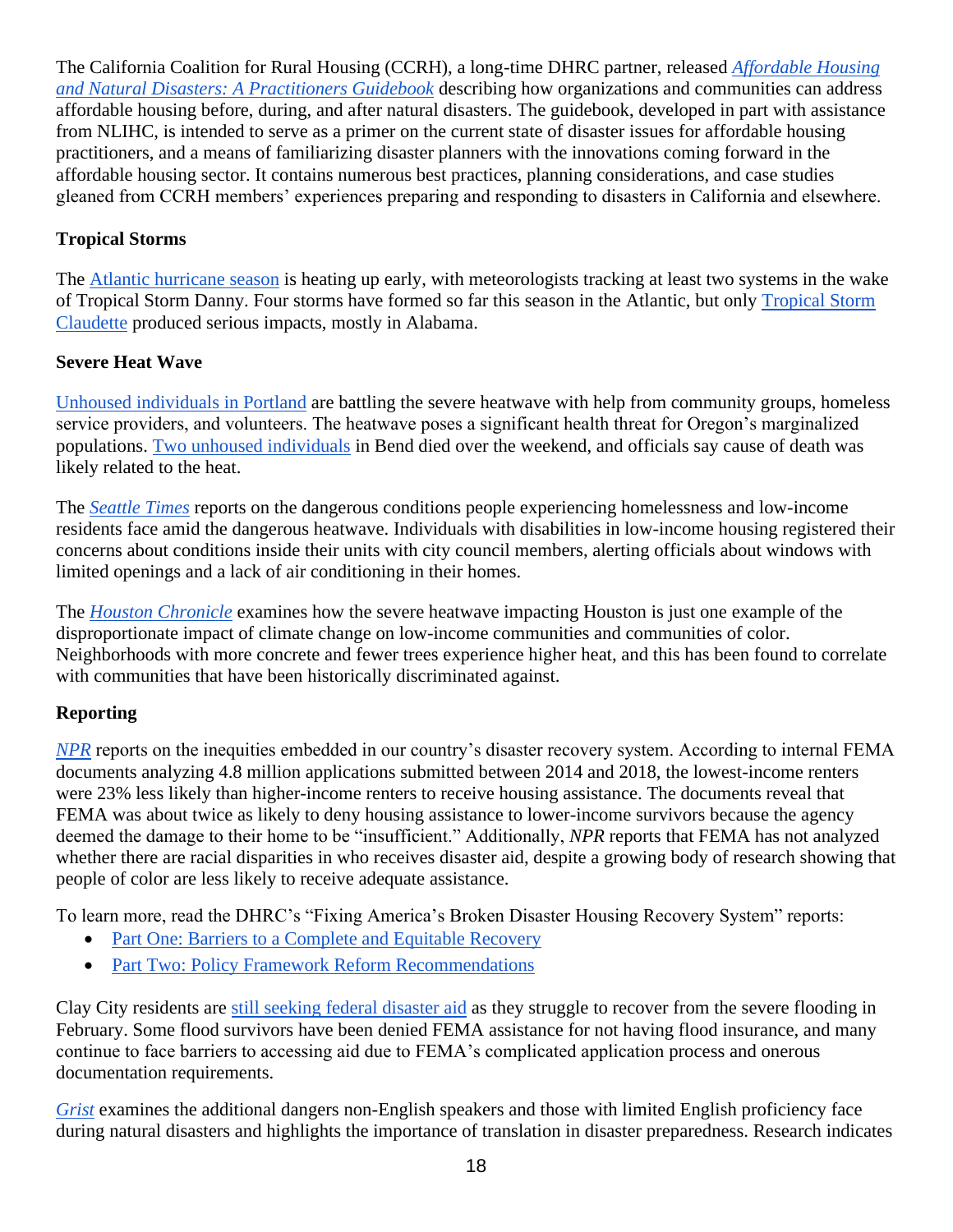immigrants are particularly vulnerable to disasters and [systematically left behind](https://www.sciencedirect.com/science/article/abs/pii/S0016718520301925?via%3Dihub) before, during, and after disasters – in part because local governments and institutions often fail to translate important disaster notices.

### **Congress**

The House Financial Services Committee's Subcommittee on Oversight and Investigations will hold a [hearing](https://financialservices.house.gov/news/documentsingle.aspx?DocumentID=408083) on July 15 at 12 pm ET on "CDBG Disaster Recovery: States, Cities, and Denials of Funding."

The House Committee on Homeland Security hosted FEMA Administrator Deanne Criswell for a June 29 hearing on "Examining FEMA's Readiness to Meet its Mission." Watch a recording of the hearing [here.](https://homeland.house.gov/activities/hearings/examining-femas-readiness-to-meet-its-mission)

The House Committee on Transportation and Infrastructure's Subcommittee on Economic Development, Public Buildings, and Emergency Management hosted FEMA Administrator Deanne Criswell for the first time on June 23 for a hearing titled ["FEMA's Priorities for FY22 and Beyond: Coordinating Mission, Vision, and Budget.](https://transportation.house.gov/committee-activity/hearings/femas-priorities-for-fy22-and-beyond-coordinating-mission-vision-and-budget)" This hearing comes after Committee Chairman Peter DeFazio (D-OR), Ranking Member Sam Graves (R-MO), Subcommittee Chair Dina Titus (D-NV), and Ranking Member Daniel Webster (R-FL), sent a [letter](https://republicans-transportation.house.gov/uploadedfiles/2021-05-13_letter_to_fema_re_ihp_denials.pdf) to FEMA raising the issue of basic eligibility determinations for Individual Assistance (IA) and clarity in appeals. Read [NLIHC's Memo 6/28](https://nlihc.org/resource/house-committee-members-express-frustration-hearing-fema-administrator) to learn more about the hearing.

## **FEMA**

FEMA is [seeking additional staff](https://www.govexec.com/workforce/2021/06/fema-seeks-more-staff-it-rests-beleaguered-employees-ahead-busy-season/174920/) as it projects increasing demands on the agency and scales back ongoing deployments ahead of its busy natural disaster season. The COVID-19 pandemic and other disaster efforts have [strained](https://www.govexec.com/management/2021/04/hurricane-season-looming-fema-aims-stave-burnout-after-tiresome-year/173530/) FEMA's resources and employees.

## **Congress**

## **Representatives Pressley, Waters, and Tlaib Introduce Bill to Strengthen Tenant Rights and Protections**

Representatives Ayanna Pressley (D-MA), Maxine Waters (D-CA), and Rashida Tlaib (D-MI) introduced on June 29 the ["Tenant Empowerment Act of 2021,](https://www.congress.gov/bill/117th-congress/house-bill/4237)" (H.R. 4237). If enacted, the bill would strengthen HUD tenant protections and provide tenants with the tools necessary to improve the quality of their homes.

The Tenant Empowerment Act would support tenants with the tools they need to hold HUD and housing providers accountable for poor housing conditions and improve the quality of their homes by:

- Enabling tenants living in project-based housing to hold their rent contribution in escrow if HUD determines a unit is in serious violation of safe housing standards, with the option of a negotiated rent release if the project owner reaches measurable repair benchmarks
- Providing tenants with the right to judicial enforcement of project-owner agreements with HUD and USDA to ensure they address serious violations of housing standards or repeated violations of other program requirements, including the rights of residents to organize
- Increasing transparency to residents by enabling them to access certain building information, including property management, annual operating statement of profits and loss, management reviews, inspection reports, and capital needs assessments
- Funding tenant-participation services, such as outreach and training of tenants and technical assistance
- Extending right-to-organize protections to tenants in project-based voucher buildings
- Establishing a national repair and deduct policy for housing choice voucher holders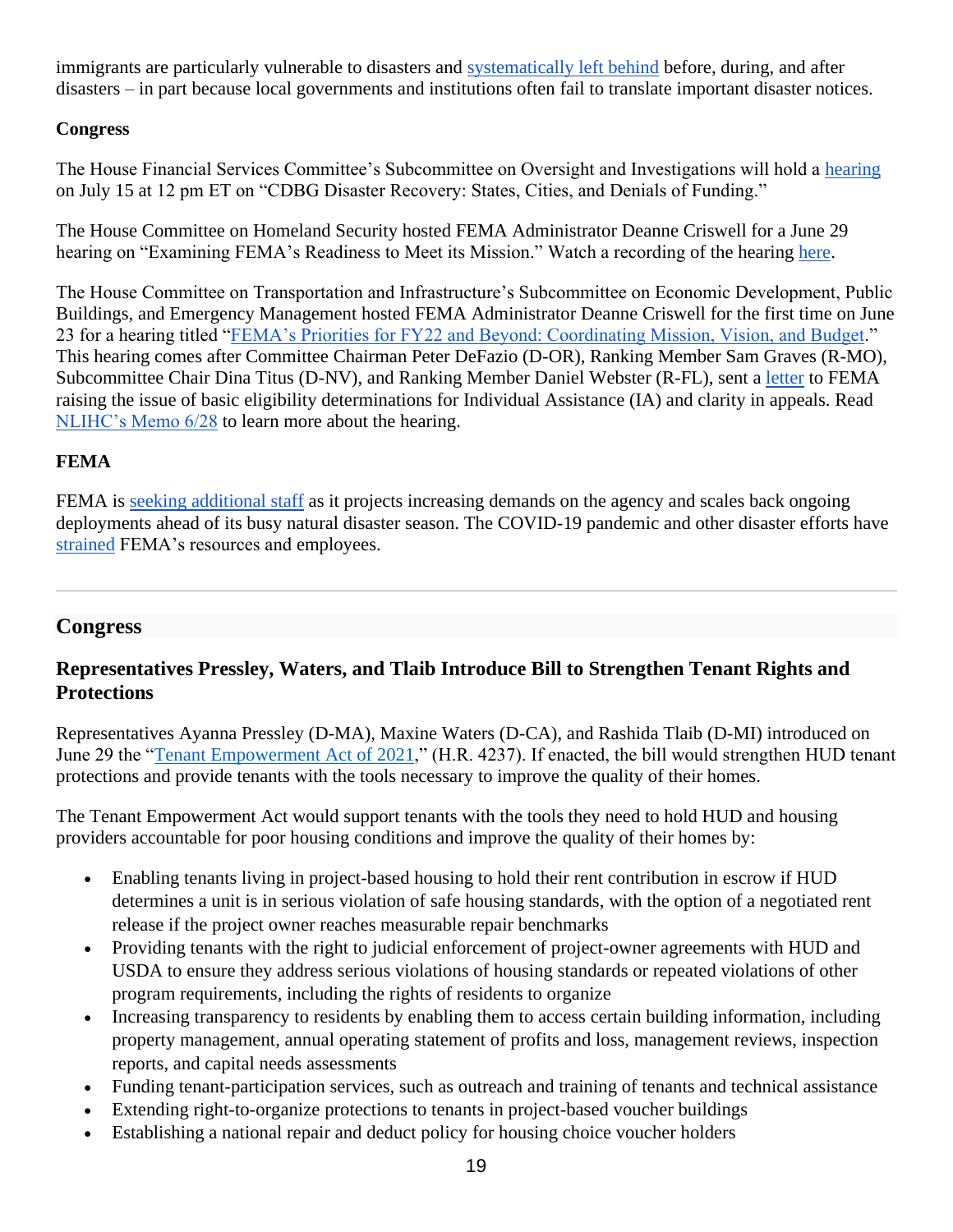- Providing tenants with a seat at the table by allowing them to participate in certain portions of HUD's physical inspection and management review process
- Instituting measures that would ensure tenants' rental assistance payments are uninterrupted in case of a foreclosure

"The Tenant Empowerment Act builds on the successful advocacy of low-income residents by providing them with tools to hold landlords accountable when they fail to keep residents safely housed," [stated](https://tlaib.house.gov/media/press-releases/tlaib-pressley-waters-unveil-sweeping-legislation-strengthen-tenants-rights-and) Diane Yentel, NLIHC president and CEO in endorsement of the bold legislation. "Congress should quickly enact this bill – along with robust investments in proven solutions – to ensure that safe, decent, and affordable housing is universally available to every renter in need."

Read the bill at:<https://bit.ly/2UVqWHt>

More information on the bill can be found at:<https://bit.ly/2TlK3tL>

Read the press release at:<https://bit.ly/3x836pX>

Read the summary of the bill at:<https://bit.ly/3jtbk8j>

A press conference announcing the bill can be found at:<https://bit.ly/3hqawhA>

## **Bipartisan Bill Introduced to Extend Fair Housing Act Protections to LGBTQ People**

Representatives Brad Schneider (D-IL) and Brian Fitzpatrick (R-PA) introduced on June 30 the "Fair and Equal Housing Act of 2021" [\(H.R.4286\)](https://www.congress.gov/bill/117th-congress/house-bill/4286/) to extend protections against housing discrimination to LGBTQ people. If enacted, the bill would include "sexual orientation" and "gender identity" as protected characteristics under the Fair Housing Act. Currently, the Fair Housing Act prohibits discrimination in housing on the basis of race, color, religion, national origin, sex, familial status, or disability.

"No American should face discrimination finding a home because of who they are or who they love," said Representative Schneider in a press release. "Yet the majority of states still have no laws prohibiting housing discrimination based on sexual orientation and gender identity. I am proud to lead this long overdue bipartisan bill to extend federal protections to ensure all LGBTQ individuals and same-sex couples can access housing without prejudice. I am also pleased that these important housing protections were incorporated into the Equality Act, and I look forward to voting on this anti-discrimination package soon."

"LGBTQ Americans are part of the fabric of our society and should be free to exercise the rights guaranteed to every American by the Constitution to participate fully in our society and pursue every opportunity," said Representative Fitzpatrick. "This legislation will protect Americans from housing discrimination on the basis of sexual orientation and gender identity. Every American deserves the freedom to access housing options free from discrimination."

Learn more about the bill at:<https://tinyurl.com/35teba7r>

View the full press release at:<https://tinyurl.com/3w4amz87>

## **NAHASDA Reauthorization Reintroduced in Senate**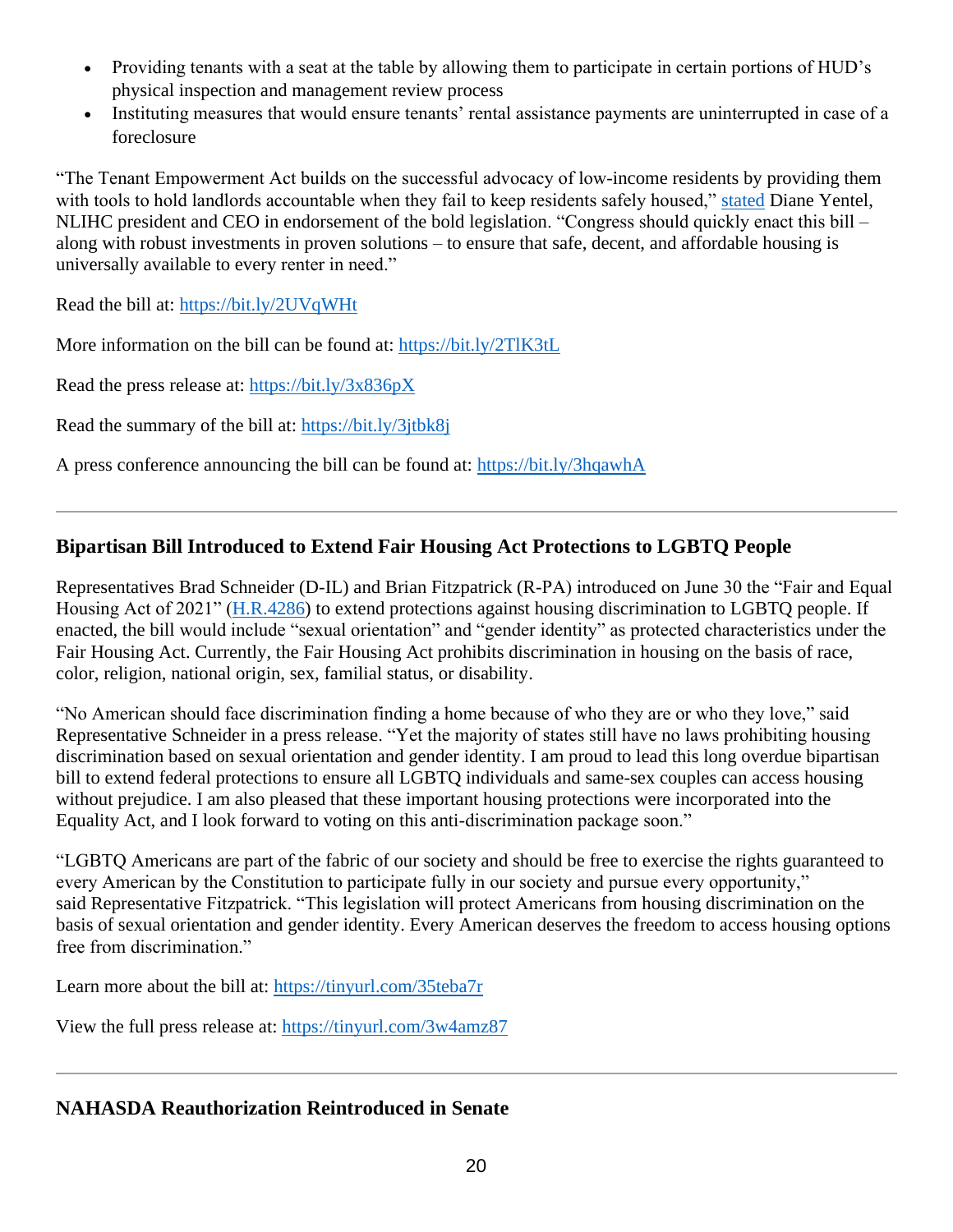Senator Brian Schatz (D-HI), Lisa Murkowski (R-AK), Jon Tester (D-MT), and John Hoeven (R-ND) on June 24 reintroduced the ["Native American Housing Assistance and Self-Determination Act of 2021"](https://bit.ly/3x9B8tZ) (S. 2264), which would reauthorize the [Native American Housing Assistance and Self-Determination Act of 1996](https://www.congress.gov/bill/104th-congress/house-bill/3219) (NAHASDA) through 2032. Funding under NAHASDA programs is the main source of federal assistance to ensure American Indians, Alaska Natives, and Native Hawaiians have access to safe, accessible, and affordable housing. Authorization for most NAHASDA programs expired in 2013, although Congress has continued to fund them. Bills that would reauthorize NAHASDA have been introduced in every Congress since 2013.

The bill includes new provisions aimed at addressing the housing crisis in tribal areas. Native Americans living in tribal areas have some of the worst housing needs in the U.S., with exceptionally high poverty rates, low incomes, overcrowding, lack of plumbing and heat, and unique barriers to development. In addition to current NAHASDA programs, S. 2264 authorizes the Tribal HUD-VASH program which is currently a demonstration.

The bill also creates new eligible activities under the act for student housing assistance including educationrelated stipends, college housing assistance, and other education-related assistance for low-income college students. The NAHASDA reauthorization would also elevate the Office of Native American Program (ONAP) within HUD to have its own assistant secretary. Currently, ONAP is situated within the Office of Public and Indian Housing (PIH) and is led by a deputy assistant secretary.

Read the full text about the bill at:<https://bit.ly/3x7R7J9>

Learn more about the bill at:<https://bit.ly/3x9B8tZ>

Read the press release from the Senate Committee on Indian Affairs at:<https://bit.ly/3dwftEv>

More about NAHASDA is on page [5-29](https://nlihc.org/sites/default/files/AG-2021/05-06_Native-Housing-Programs.pdf) of NLIHC's *[2021 Advocate's Guide.](https://nlihc.org/explore-issues/publications-research/advocates-guide)*

# **House Financial Services Committee to Hold Hearings on CDBG-DR, Equitable Housing Infrastructure, and NAHASDA Reauthorization**

House Financial Services Committee (HFSC) Chairwoman Maxine Waters (D-CA) announced on June 28 several full and subcommittee hearings for the month of July, including hearings on the Community Development Block-Disaster Recovery (CDBG-DR) program, an oversight hearing on HUD and building equitable housing infrastructure, and the reauthorization of the Native American Housing Assistance and Self Determination Act (NAHASDA).

Hearings include:

- "CDBG Disaster Recovery: States, Cities, and Denials of Funding" (Subcommittee on Oversight and Investigations)—July 15 at 12 pm ET
- "Building Back a Better, More Equitable Housing Infrastructure for America: Oversight of the Department of Housing and Urban Development" (Full Committee)—July 20 at 10 am ET
- "NAHASDA Reauthorization: Addressing Historic Disinvestment and the Ongoing Plight of the Freedmen in Native American Communities" (Subcommittee on Housing, Community Development and Insurance)—July 27 at 2 pm ET

Read Chairwoman Water's full announcement at:<https://bit.ly/3jqZV8N>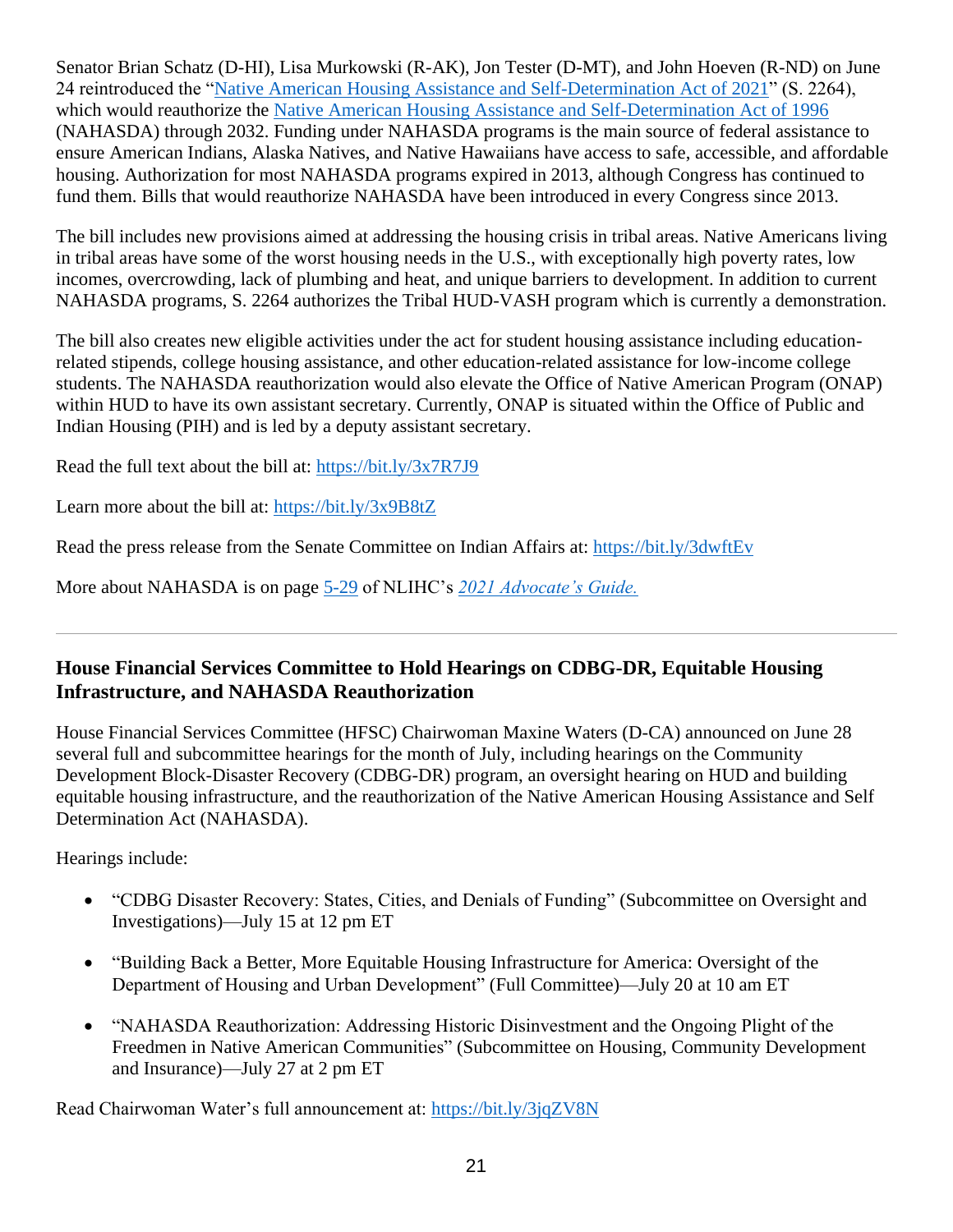Unless otherwise noted, hearings and votes will be broadcast live at: [https://financialservices.house.gov/live/.](https://financialservices.house.gov/live/) Visit <https://financialservices.house.gov/calendar/> for the most up-to-date schedule of HFSC hearings and witnesses list.

# **HUD**

# **HUD Posts CDBG CARES Act Quick Guides**

HUD's Office of Community Planning and Development (CPD) has been posting "Quick Guides" regarding potential uses of the \$5 billion Congress appropriated for Community Development Block Grant supplemental funding (CDBG-CV) under the CARES Act. These resource papers are posted on the [CDBG COVID-19](https://www.hudexchange.info/programs/cdbg/disease/)  [Resources webpage](https://www.hudexchange.info/programs/cdbg/disease/) of the [HUD Exchange CDBG CARES Act page,](https://www.hudexchange.info/programs/cdbg-cv/?utm_source=HUD+Exchange+Mailing+List&utm_campaign=7bc2079196-CDBG-CV-Website-Now-Available-10.8.20&utm_medium=email&utm_term=0_f32b935a5f-7bc2079196-19351509) not on the [regular CDBG website.](https://www.hud.gov/program_offices/comm_planning)

Recent CDBG CARES Act Guide Guides include:

- [CDBG-CV Rural Coronavirus Response Quick Guide,](https://nam04.safelinks.protection.outlook.com/?url=https%3A%2F%2Fhudexchange.us5.list-manage.com%2Ftrack%2Fclick%3Fu%3D87d7c8afc03ba69ee70d865b9%26id%3D6993054bd0%26e%3D7807d49d71&data=04%7C01%7C%7Cdb0f5a7f99184c648bbf08d93a5358aa%7Cd9ab7747cd104372b0b3229c61592adf%7C0%7C0%7C637604951909768359%7CUnknown%7CTWFpbGZsb3d8eyJWIjoiMC4wLjAwMDAiLCJQIjoiV2luMzIiLCJBTiI6Ik1haWwiLCJXVCI6Mn0%3D%7C1000&sdata=y5eX2IjBBG1VpQW8fW6TmQriAQC34QvXd1U%2FimlMIbA%3D&reserved=0) is a user-friendly tool that provides resources to help states and rural grantees identify eligible activities and programs to prevent, prepare for, and respond to the disruption and impacts of the coronavirus pandemic. The guide describes and provides examples of how regular CDBG and CDBG-CV funds can be used for eligible activities to support issues facing rural areas, including: emergency rent and utility payments, motel acquisition for noncongregate shelter, housing rehabilitation, broadband, food, and economic development and recovery.
- [CDBG-CV Broadband Quick Guide](https://www.hudexchange.info/resource/6329/cdbg-cv-broadband-quick-guide/) summarizes some of the ways CDBG-CV grantees can help narrow the digital divide by providing broadband infrastructure and services to communities in need due to the coronavirus.
- [CDBG-CV Public Facilities Quick Guide](https://www.hudexchange.info/resource/6324/cdbg-cv-public-facilities-quick-guide/) is intended to help grantees select and implement CDBG-CV funded public facility and infrastructure projects. The guide also describes some of the "cross-cutting" requirements of federal grants and HUD programs, and it explains what grantees should consider when a public facility may no longer be needed for its intended use.
- [CDBG-CV Toolkit](https://www.hudexchange.info/programs/cdbg-cv/cdbg-cv-toolkit/) categorizes and organizes CDBG-CV specific and relevant tools and training resources in one location to foster quick and easy access.
- [State CDBG-CV Implementation Quick Guide](https://www.hudexchange.info/resource/6316/state-cdbg-cv-implementation-quick-guide/) provides an overview of the general CARES Act CDBG-CV provisions as well as the state-specific alternative requirements and flexibilities granted in the CDBG-CV *Federal Register* Notice (F.R. 6218-N-01). The guide also reviews alternative models for state CDBG-CV program delivery, and it identifies resources and technical assistance available to state CDBG-CV grantees.

CPD's CDBG COVID-19 Resources webpage is at:<https://bit.ly/3drGKbe>

More information about CDBG-CV is on [page 10-15](https://nlihc.org/sites/default/files/AG-2021/10-03_CDBG-CV.pdf) of NLIHC's *2021 Advocates' Guide*.

More information about regular CDBG is on [page 8-4](https://nlihc.org/sites/default/files/AG-2021/08-02_CDBG.pdf) of NLIHC's *2021 Advocates' Guide*.

# **National Housing Trust Fund**

## **NLIHC Submits National Housing Trust Fund Comments**

NLIHC sent formal [comments](https://nlihc.org/sites/default/files/NLIHC-Comment-Letter-HTF-June-25-2021.pdf) supporting some features of the interim national Housing Trust Fund (HTF) regulations while urging key improvements. HUD published a notice in the *[Federal Register](https://www.govinfo.gov/content/pkg/FR-2021-04-26/pdf/2021-08529.pdf)* seeking comments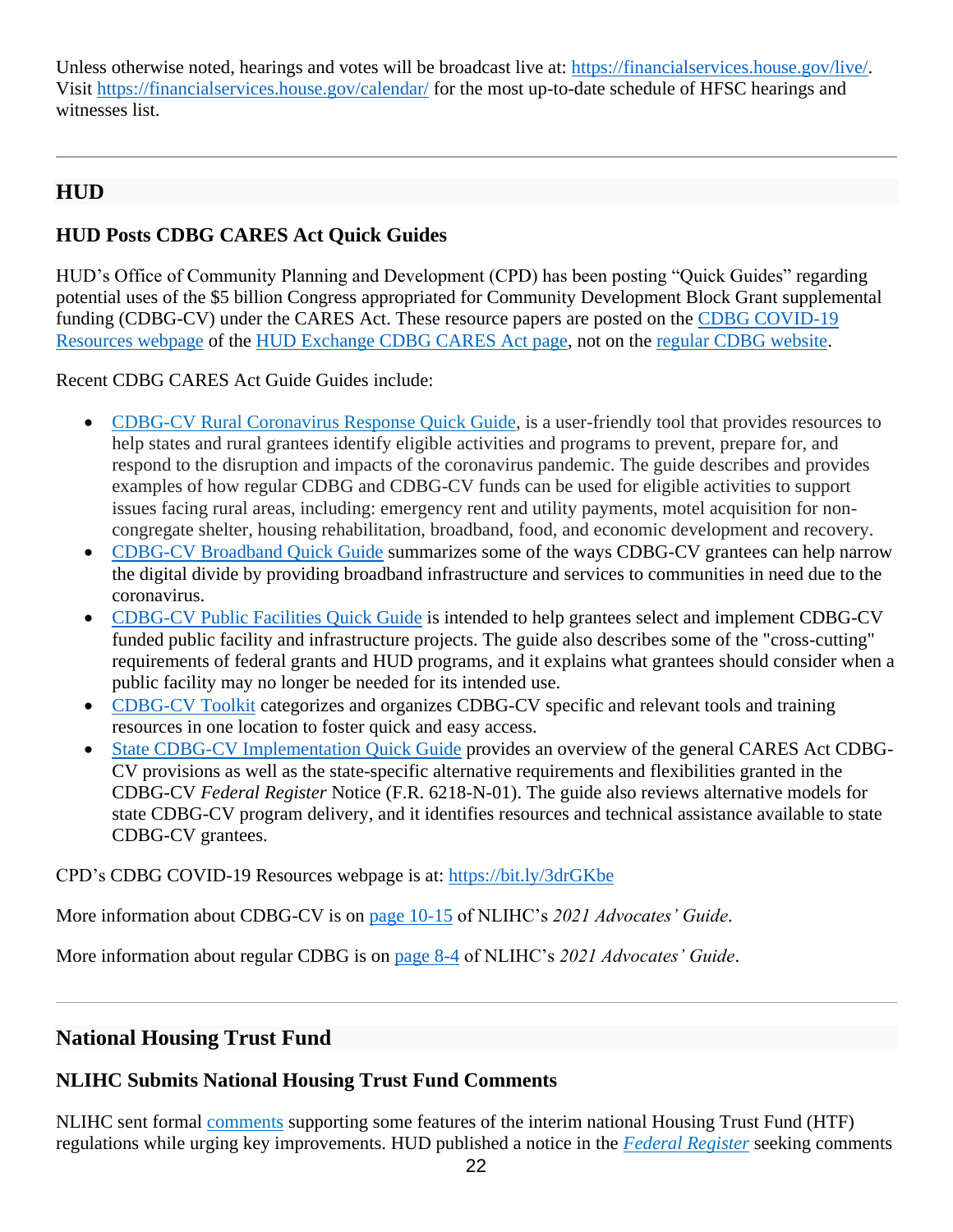regarding the 2015 interim rule implementing the national Housing Trust Fund (HTF), see *Memo*, [4/26.](https://nlihc.org/resource/hud-cpd-requests-public-comment-2015-interim-housing-trust-fund-rule) In its preamble to the interim rule, HUD stated its intention to open the interim rule for public comment once funding was made available and the grantees gained experience administering the HTF.

In response to HUD's request for feedback regarding the interim HTF rule, NLIHC urged HUD to:

- Change the rent HTF-assisted tenants pay to **the lesser** of 30% of AMI or 30% of the poverty guideline to minimize tenants paying more than 30% or even 50% of their incomes for rent (see [comment letter](https://bit.ly/3AshqvR) for a detailed explanation
- Maintain the income-targeting rule requiring 100% of HTF funds be used for households whose incomes are equal to or less than 30% of the area median income or at or less than the federal poverty line (whichever is greater) when there is less than \$1 billion for the HTF
- Increase the affordability period to 50 years from 30 years
- Maintain the limitation on the use of HTF funds for operating cost assistance (including reserves) to one-third of a state's annual grant
- Modify the definition of operating cost assistance to include other operating costs that match industry standards
- Modify HTF guidance to indicate that 90% of a state's annual HTF allocation must be used for rental housing activities
- Modify the final HTF rule to establish as threshold requirements, rather than factors subject to a point system when states set priorities for awarding HTF to projects: an applicant's ability to obligate HTF funds and undertake eligible activities in a timely manner, and the extent to which an application makes use of other funding sources
- Adopt many of the technical changes suggested by the Technical Assistance Collaborative to better serve people with disabilities

NLIHC's comment letter is at:<https://bit.ly/3AshqvR>

The *Federal Register* notice is at:<https://bit.ly/3iNPFHv>

More information about the national Housing Trust Fund is on [page 3-1](https://nlihc.org/sites/default/files/AG-2021/03-01_NHTF.pdf) of NLIHC's *2021 Advocates' Guide.*

# **Opportunity Starts at Home**

## **New Blog on the Eviction Crisis Act: What It Is and Why It Matters**

The *[Opportunity Starts at Home](http://www.opportunityhome.org/)* multi-sector affordable homes campaign recently released a new [blog post](https://www.opportunityhome.org/resources/eviction-crisis-act-what-it-is-and-why-it-matters/) titled "Eviction Crisis Act: What It Is and Why It Matters." The blog post explores the Eviction Crisis Act, which creates new tools to help end the nation's continuing eviction epidemic including an Emergency Assistance Fund to test, evaluate, and expand proven interventions to help low-income households facing housing instability due to an unexpected economic shock. The bipartisan bill was recently reintroduced by Senators Michael Bennet (D-CO) and Rob Portman (R-OH), along with Sherrod Brown (D-OH) and Todd Young (R-IN).

The post provides an overview of the bill and explores specific aspects of the legislation, including its crucial support for households most vulnerable to potential homelessness, the cost-effectiveness of its focus on shortterm preventative assistance, and the wide-ranging benefits that stem from stable housing's demonstrable influence on education, healthcare, and employment.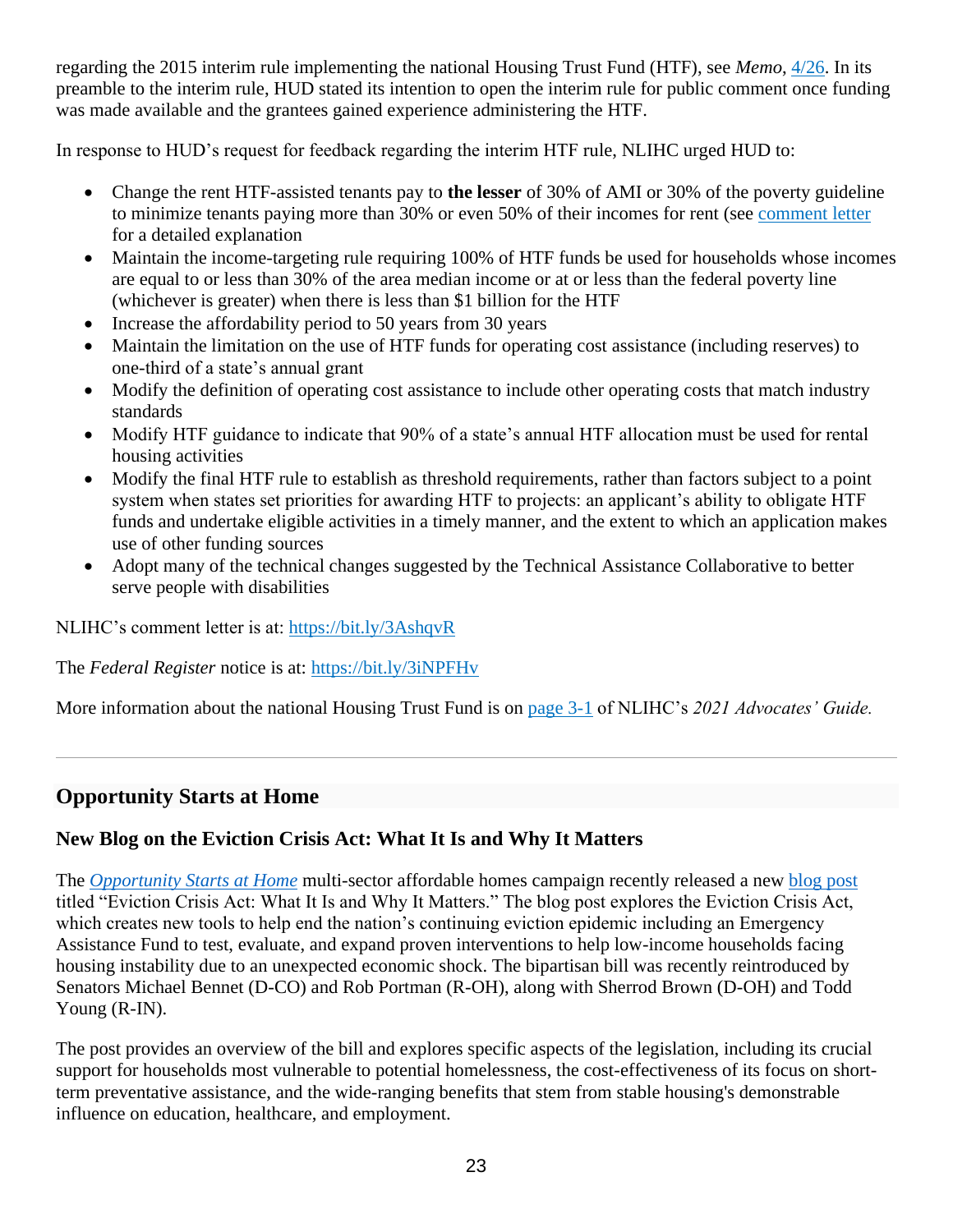Read blog post [here.](https://www.opportunityhome.org/resources/eviction-crisis-act-what-it-is-and-why-it-matters/)

Send a letter to your federal elected officials urging them to support the Eviction Crisis Act [here.](https://www.opportunityhome.org/take-action/the-bipartisan-eviction-crisis-act-2/)

Follow the *Opportunity Starts at Home* campaign on social media: [Twitter,](https://twitter.com/oppstartsathome) [Instagram,](https://www.instagram.com/oppstartsathome/) [Facebook,](https://www.facebook.com/oppstartsathome/) and [LinkedIn](https://www.linkedin.com/company/oppstartsathome/)*.* Be sure to [sign up](https://www.opportunityhome.org/take-action/lets-stand-together/) for our e-newsletter to get the latest updates about the campaign, including new multi-sector partners, [calls to](https://www.opportunityhome.org/take-action/) action, events, and [research.](https://www.opportunityhome.org/related-sectors/)

# **Research**

# **Slow Construction, Greater Competition for Scarce Rental Homes Dampen Residential Mobility**

A paper in *Housing Studies,* ["Housing shortages and the new downturn of residential mobility in the US,"](https://cpb-us-e1.wpmucdn.com/sites.usc.edu/dist/6/210/files/2021/06/Housing-shortages-and-the-new-downturn-of-residential-mobility-in-the-US.pdf) finds a significant downturn in local moves since the Great Recession, particularly among renters. While overall geographic mobility has trended downwards for decades, between 2010 and 2019 the longer-distance mobility rate was flat, while mobility within metro areas fell by a third. The authors point to slow construction, reduced transitions to homeownership, and large numbers of young adult renters competing for scarce homes as factors likely explaining the decline in local mobility.

The authors use *American Community Survey* data from 2012 and 2018 to examine associations between changes in local renter mobility rates and contextual factors that may restrict housing availability in the 100 most populous metropolitan areas in the US. They take into consideration the vacancy rates in 2012 and 2018, the rate of job growth, permits for new construction, demographic characteristics, household income, and the share of renters who are housing cost-burdened, spending more than 30 percent of income on housing.

The study finds that greater job growth in an area is associated with a steeper decline in local mobility rates, likely because it creates greater demand and more competition for housing. Conversely, more apartment construction is associated with greater local mobility. The researcher also found that increases in local homebuying are associated with increases in local renter mobility. When local homebuyers leave behind rental units as they move, they create rental vacancy chains, opening up opportunities for other renters to move as well. Fewer home purchases and slow housing construction in the wake of the Great Recession foreclosed some opportunities for local mobility.

Perhaps surprisingly, higher shares of metro area young adults (who generally have higher rates of annual residential mobility) are associated with a steeper decline in local mobility rates. A 1 percentage point increase in the share of the population age 25 to 39 is associated with a -0.671 greater decline in the local rental mobility rate. The metros with the highest young adult share declined the most in renter mobility between 2012 and 2018. Greater concentrations of young adults indicate greater aggregate demand for rental vacancies, which could lead to lengthier housing searches and discouragement over finding suitable replacement housing. The authors hypothesize that this "friction of competition" may deter renters from seeking to move, which itself can prevent others from moving into units that would have been vacated.

Finally, higher shares of cost-burdened renters are associated with a steeper decline in the renter mobility rate. While cost-burdened renters may have more precarious tenancies, which could force more frequent moves, renters generally may be discouraged by the outlook in housing markets with higher rates of cost-burden.

The paper can be found at:<https://bit.ly/3y3ynum>

A summary from the USC Sol Price School of Public Policy can be found at:<https://bit.ly/35XHQYh>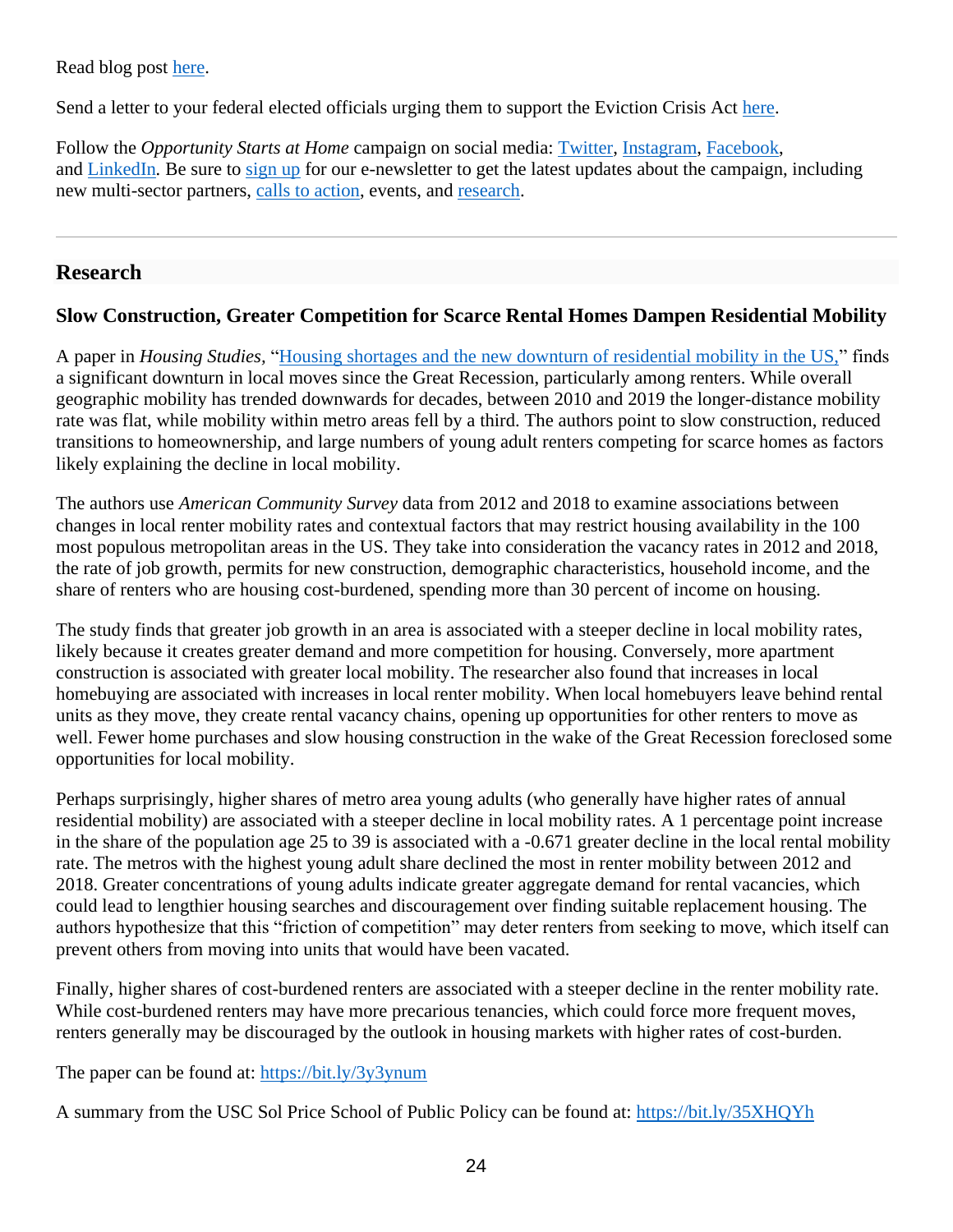## **Resources**

# **Urban Displacement Project Releases Housing Precarity Risk Model**

The Urban Displacement Project at the University of California at Berkeley has released its Housing Precarity [Risk Model \(HPRM\) Dashboard,](https://www.urbandisplacement.org/us-regions/housing-precarity-risk-model#link-4) which maps neighborhood-level risk of eviction and low-income displacement in the 53 largest metropolitan areas in the United States. Each census tract in these metro areas is given a HPRM score from 0 to 9, with higher scores indicating that residents are at greater risk of displacement. Blackheaded and Latino-headed households disproportionately live in neighborhoods with high risks of eviction.

The interactive map allows users to see the number of renters in high-precarity neighborhoods, as well as more information about the underlying variables that contribute to a neighborhood's HPRM score, including prepandemic eviction risk, pre-pandemic displacement risk, 2020 unemployment, and 2019-2020 change in unemployment. Since demographic trends affect these variables, the dashboard features a map showing racial segregation and a tool for users to overlay the map with census tracts that have a high student population (above 30%). Users can also look at the neighborhood-level COVID-19 infection rates of 3 metro areas, San Francisco, Chicago, and Seattle, to visualize how housing precarity overlaps with COVID-19 spread.

The tool shows that one in three households live in neighborhoods with moderate to high levels of vulnerability to evictions, 44% of renters live in neighborhoods with high level of housing precarity, and that evictions, economic shocks, and displacements disproportionately impact Black-headed and Latino-headed households. In fact, 73% of Black households live in neighborhoods with high risk of eviction.

Access the dashboard here:<https://bit.ly/35YY8js>

# **Fact of the Week**

**More than Half of All Federally Assisted Homes in Some Midwestern States Are at High Risk of Negative Impacts from Natural Hazards**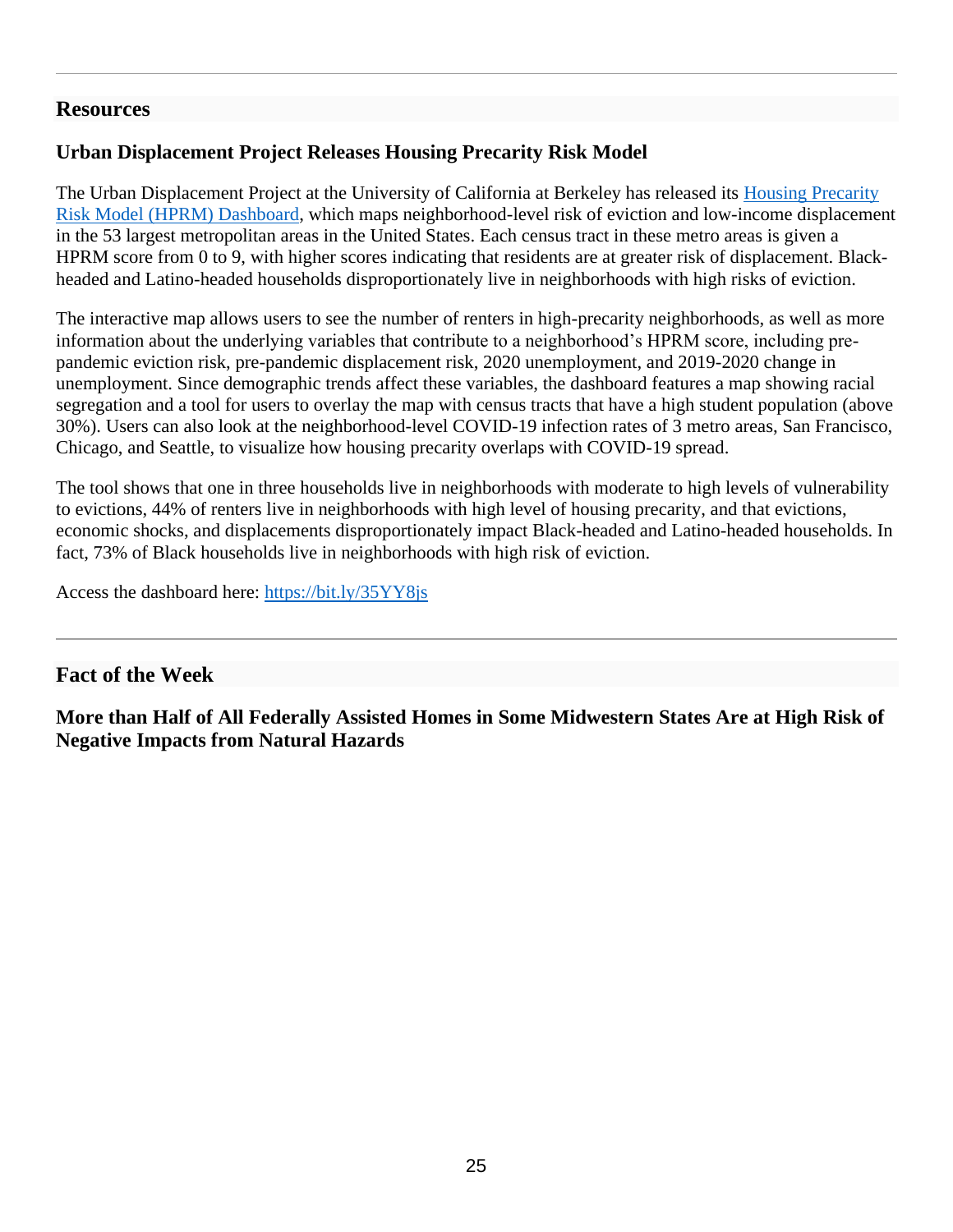

Source: The Public and Affordable Housing Research Corporation (PAHRC) & the National Low Income Housing Coalition (NLIHC), *Taking Stock: Natural Hazards and Federally Assisted Housing,* 2021.

# **From the Field**

# **Connecticut Governor Ned Lamont Enacts Budget Allocating ARPA Funding for Housing**

Governor Ned Lamont on June 23 signed Connecticut's biennial state budget for FY22 and FY23, which includes significant funding for housing initiatives. The governor also signed a bond bill, H.B. 6690, which funds affordable housing development and the Community Investment Fund 2030. The budget and bond bills will create and preserve affordable housing supply, provide tenant services, and increase accessibility of existing programs to low-income households.

Before the pandemic, nearly 20,000 Connecticut households faced the threat of eviction. Most of these households did not have legal representation, even though it significantly increases their ability to remain in their homes. Under budget bills [H.B. 6689](https://cga.ct.gov/2021/TOB/H/PDF/2021HB-06689-R00-HB.PDF) and [S.B. 1202,](https://www.cga.ct.gov/2021/TOB/S/PDF/2021SB-01202-R00-SB.PDF) the Department of Housing will receive \$10 million per year from the American Rescue Plan Act (ARPA) Coronavirus State and Fiscal Recovery Funds to support legal representation costs for tenants facing eviction, assistance to tenants at notice-to-quit stage, increases in tenants appearing in cases, and outreach to tenants.

The Department of Housing will also receive \$85.3 million in each year of the biennium for housing and homeless services – a \$3.4 million increase from the budgets proposed by the Appropriations Committee and Governor Lamont. The Homeless Youth Program will receive \$2.6 million in FY22 and \$ 2.9 million in FY23, representing a \$351,975 increase in FY22 and a \$641,975 increase in FY23.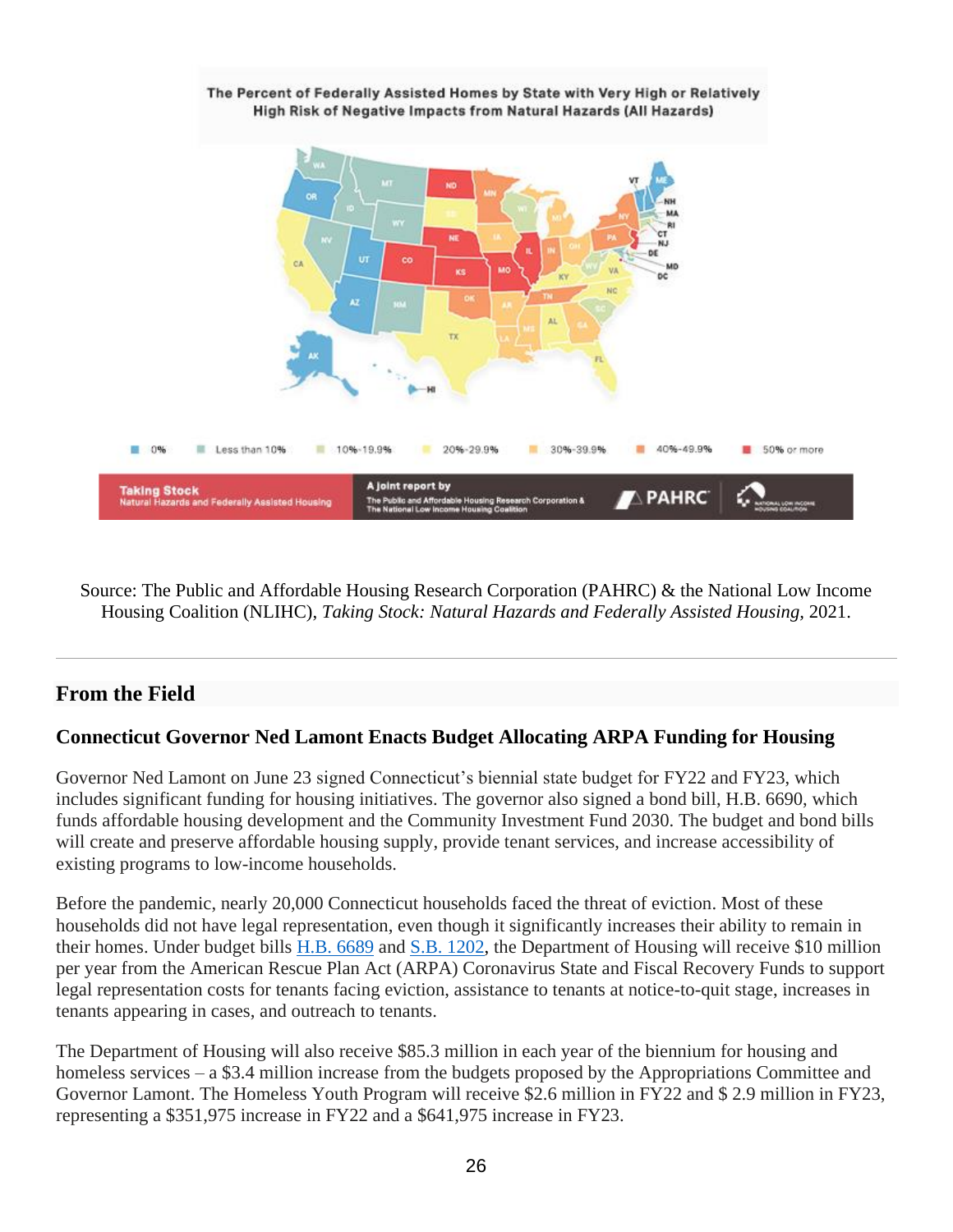The Department of Energy and Environmental Protection will receive \$7 million over three years for the Health and Safety Barrier Remediation Program, which will serve 875 homes. This program will enable households to address asbestos, mold, gas leaks, and other hazards so they can benefit from weatherization measures, reducing future energy bills and improving indoor air quality. The Efficient Energy Retrofit for Affordable Housing Program will also receive \$7 million over three years and will complement the Health and Safety Barriers to Housing Remediation Program by funding energy efficiency upgrades. This will ensure that low-income residents can afford their utility bills and take part in clean energy programs.

The bond bill, [H.B. 6690,](https://www.cga.ct.gov/2021/TOB/H/PDF/2021HB-06690-R00-HB.PDF) includes a robust package of new bond authorizations of \$1.7 billion in each year of the biennium, including \$305 million for affordable housing development. New bond authorizations for the Housing Trust Fund are funded at \$55 million in FY22 and \$50 million in FY 23, consistent with the Finance, Revenue and Bonding Committee and the Governor's proposed budgets. New Bond authorizations for the Affordable Housing Flex Fund are funded at \$100 million for each year of the biennium, which includes \$30 million each year for the State Sponsored Housing Portfolio, consistent with the Finance, Revenue and Bonding Committee and the Governor's proposed budgets. The bill also funds the Community Investment Fund 2030, which finances projects that are "promoting economic or community development." Affordable housing projects are listed as potential recipients.

Partnership for Strong Communities, an NLIHC state partner, advocated for these necessary resources through its leadership of the Reaching Home and HOMEConnecticut campaigns. These campaigns represent a diverse group of over 100 cross-sector stakeholders advocating for every resident to have safe, stable homes in Connecticut. Annually, Partnership for Strong Communities works with the campaigns to develop [legislative](https://www.pschousing.org/legislative-priorities)  [priorities](https://www.pschousing.org/legislative-priorities) to address critical housing needs in the state. Advocacy efforts supporting these legislative priorities included written and oral testimony before the legislature, targeted action alerts to mobilize advocacy efforts, informational webinars, and meetings with legislators.

"We are pleased to see that Connecticut's budget and bond package contain robust investment in new affordable housing construction, as well as an increase in funding for homeless services," said Kiley Gosselin, executive director of the Partnership for Strong Communities. "These investments are a necessary step to fixing Connecticut's shortage of affordable homes, and we thank the Legislature and Governor Lamont for recognizing that need. We look forward to building on these investments in the years to come to ensure that every Connecticut resident has a safe, stable place to call home."

# **NLIHC in the News**

# **NLIHC in the News for the Week of June 27**

The following are some of the news stories that NLIHC contributed to during the week of June 27:

- "The money is going to sit there: Thousands of Mississippians still waiting on rent relief," *NBC News,* June 25 at:<https://nbcnews.to/3qKwm40>
- "Rental assistance fell victim to politics, bureaucracy," *ABC News*, June 29 at: <https://abcn.ws/2UfSHKq>
- "FAQ: The CDC's final eviction moratorium expires July 31. Here's what Biden is doing to avert a crisis," *Washington Post*, June 30 at:<https://wapo.st/2UcdRcj>